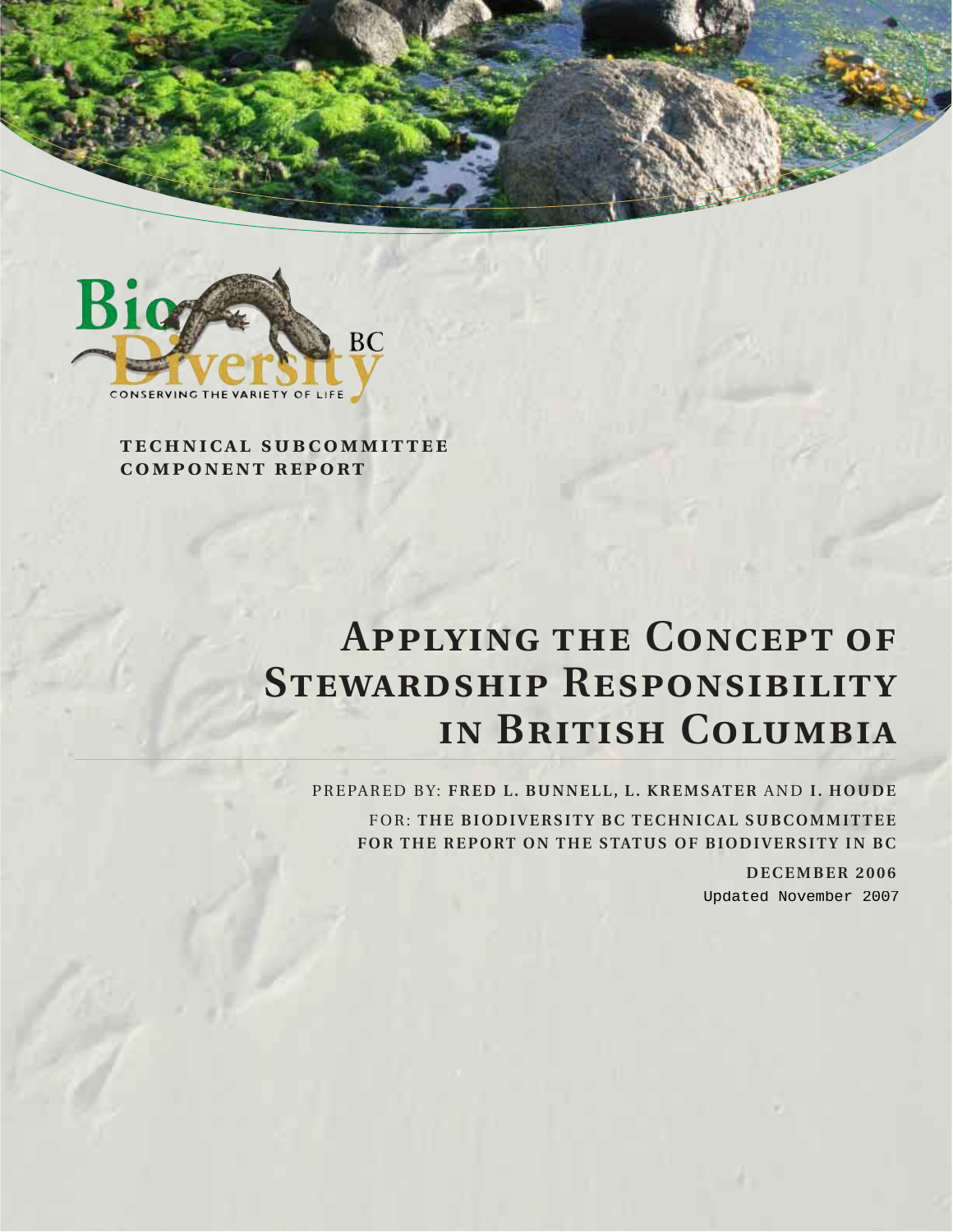# **Applying the Concept of Stewardship Responsibility to Species in British Columbia**



By: Fred L. Bunnell L. Kremsater I. Houde 2006 (with revisions and updates to September 2007 by Biodiversity BC) Prepared for: The Biodiversity BC Technical Subcommittee For the Report on the Status on Biodiversity in BC

November 2007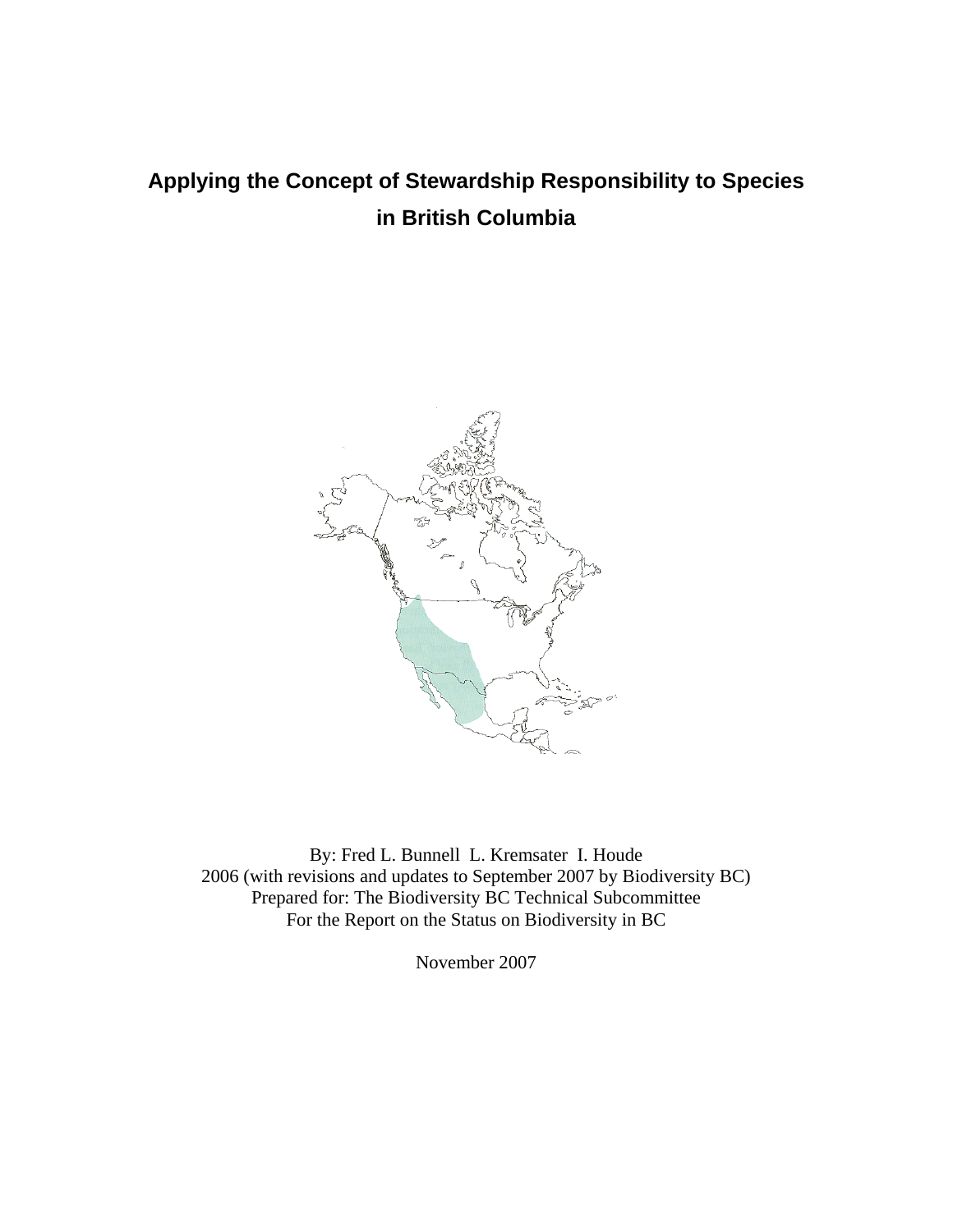#### **Summary**

Lists of species at risk are designed primarily to provide an easily understood estimate of risk and extinction. The lists have become linked to decision-making processes, often in unhelpful ways. Unhelpful guidance can be reduced through the concept of responsibility. The broad concept of stewardship responsibility is simple: within a jurisdiction we should allocate greater effort to conserve species for which we have a greater proportion of the global population or range (responsibility). That is, *other things being equal*, a species having 70% of its population or range within British Columbia should receive greater conservation effort than a species having 2% of its range within the province. The concept is widely applied in international conservation efforts and can be adapted readily to a particular jurisdiction.

For most species, responsibility is estimated from the proportion of occupied range occurring within British Columbia. The task is simple but tedious because a variety of sources are required for the vast majority of species. Estimating responsibility for ecosystems confronts a major challenge: there is far less agreement on what is the same ecosystem than on what is the same species. Moreover, we should not expect close agreement, because ecosystems are aggregations of species whose boundaries we determine more arbitrarily than we assign species designations. Estimating responsibility for uncommon constellations of species is likewise difficult: requiring overlays of individual species maps and arbitrary judgments about the degree of overlap.

Stewardship responsibility is described by seven classes ranging from 1 (endemic; 100% of global range or population within the province) to 7 (low and localized, <10% global responsibility and occurring over <30% of the province). For some taxa a further class can be used as a subset of 7 (<2% of global responsibility within the province). Additional measures provide context for interpretation of the class include: global threat, seasonality, isolation (disjunct or not), and size of the global range.

The concept of responsibility, using the 7 classes, was applied to 13 groups of organisms within the province: amphibians, birds, mosses, freshwater fish, mammals, reptiles and turtles, butterflies, dragonflies and damselflies, non-marine molluscs, ferns and fern allies, monocotyledonous plants, dicotyledonous plants, conifers, and mosses. We estimated responsibility for 3,843 species (Table 1). Responsibility for taxa below species level (i.e., taxa lacking formal species names, population and varieties) were not included in this report. These include species tracked by the B.C. Conservation Centre as well as some species not on lists provided by CDC but for which there is evidence of their occurrence in British Columbia. There is uncertainty around many of these species, whether listed by CDC or not. Taxonomic issues are present throughout but are more evident within some groups. These and other issues specific to a group of organisms are discussed separately for each group (Section 4.1). Generally, the pattern of responsibility follows what is expected from log-normal distributions of community structure, with the vast majority of species (2,963, 78%) having less than 10% of their range within the province (Tables 1). The province appears to host 15 endemic species.

The utility of applying the concept of stewardship responsibility has been documented for several nations and smaller jurisdictions. However, there cannot be an arbitrary cut-off for conservation actions based solely on stewardship responsibility (reasons summarized in Section 5). We recognize three ways in which stewardship responsibility can make conservation actions more cost effective and successful: 1) Conservation effort is focused where it is most likely to be effective (i.e., the species is most abundant); 2) Proactive responses, that are more likely to produce success, are encouraged by examining closely species that are not yet rare but are declining or under imminent threat; 3) A more equitable allocation of resources for conservation across jurisdictions is encouraged.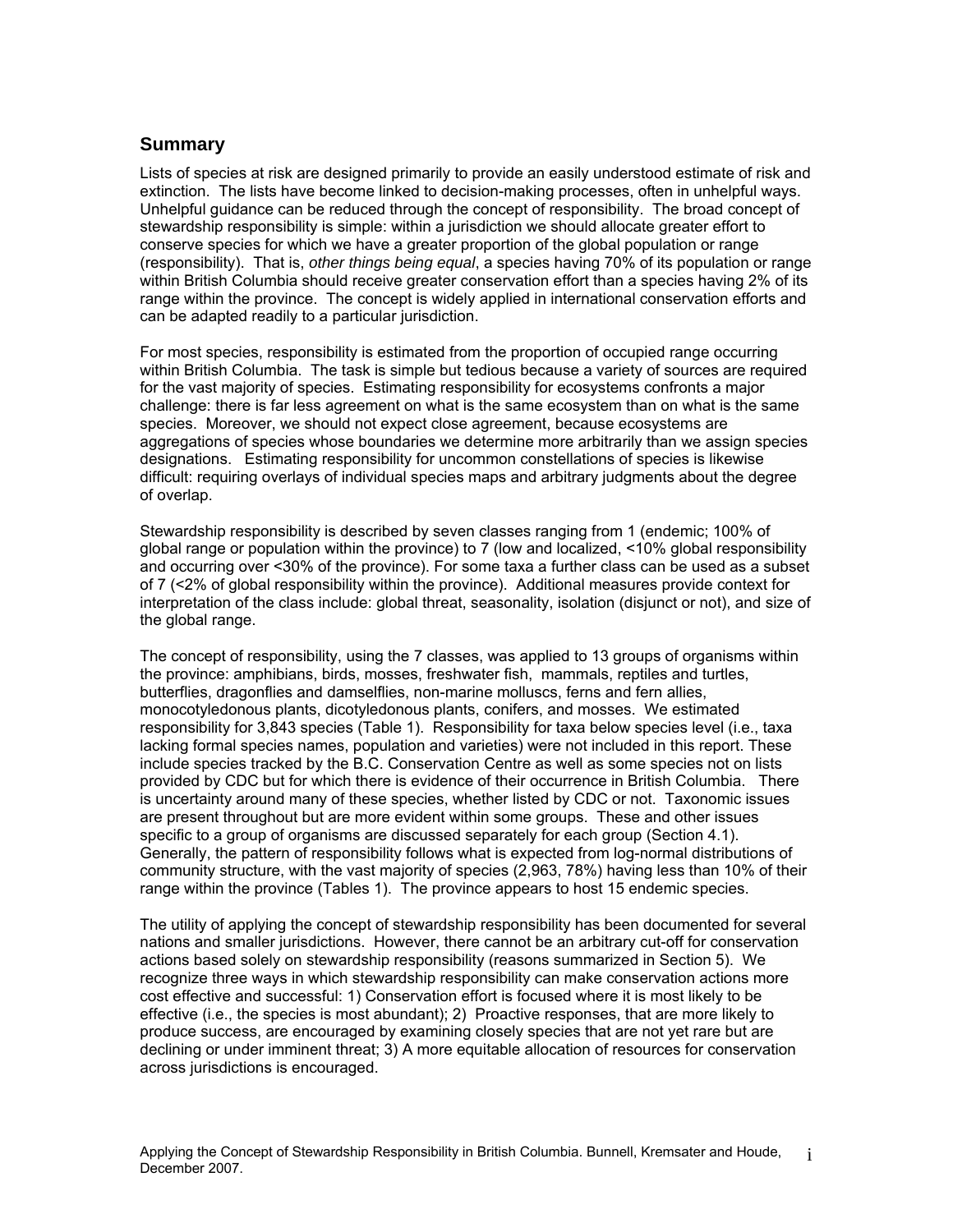Simplistic application of some arbitrary stewardship cut-off can easily lead to misapplication of the concept and outcomes contrary to the goal of conservation. We note six considerations that make simplistic application of the concept invalid (Section 5). That is, stewardship responsibility alone is far too simplistic and potentially misleading; it must be interpreted within the context of other factors. It does not, for example, provide more than the broadest indication of risk, and that is risk within the jurisdiction.

Barriers to implementing the concept include effort, accuracy, taxonomy and level of discrimination. We note ways in which each of these can be reduced, and no barrier outweighs the advantages that can be gained.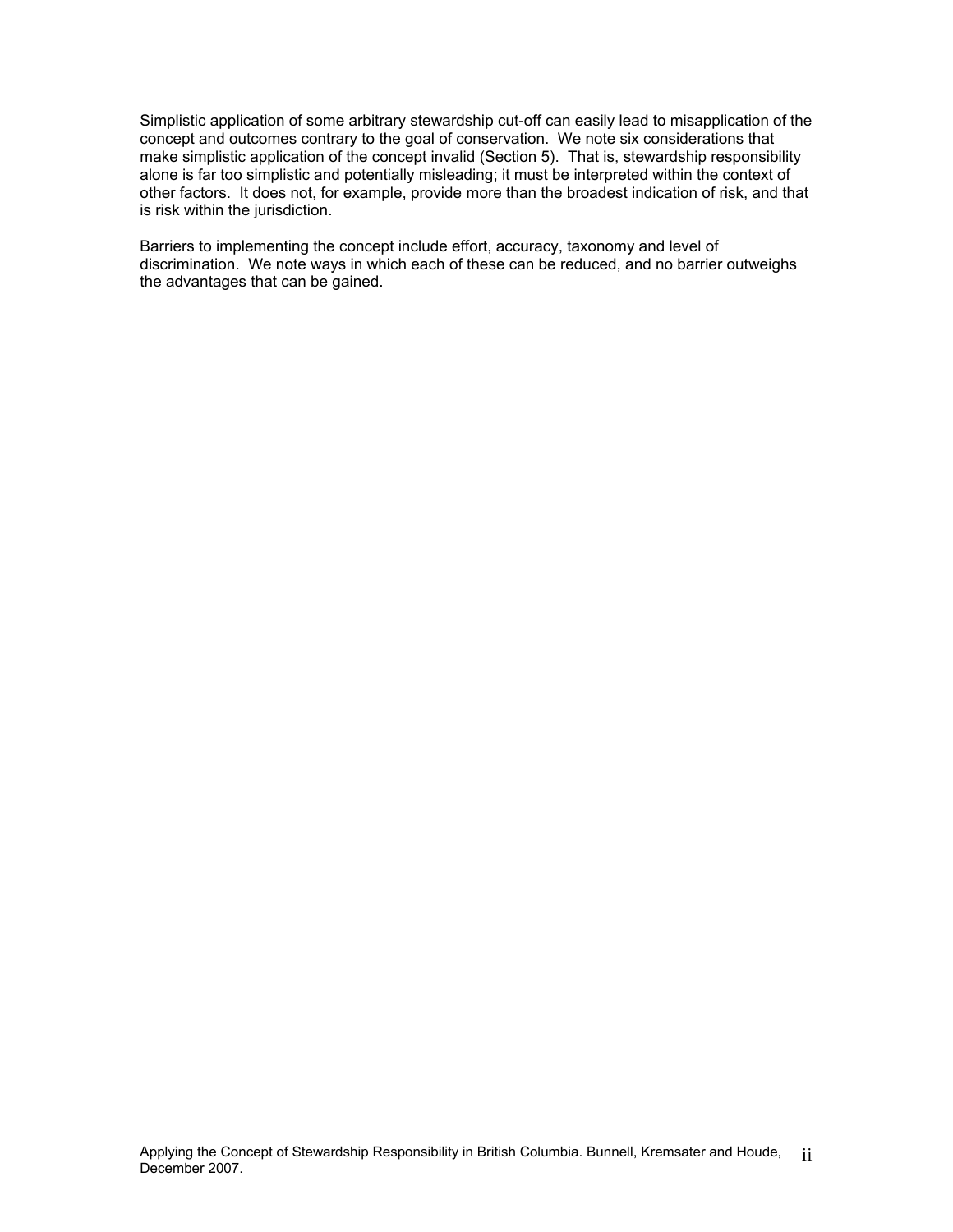# **Table of Contents**

<span id="page-4-0"></span>

| 5. Utility of Stewardship Responsibility in Guiding Conservation Actions 11 |  |
|-----------------------------------------------------------------------------|--|
|                                                                             |  |
|                                                                             |  |
|                                                                             |  |

# **Tables**

| Table 1. Global responsibility rankings for 13 major groups of species occurring in |  |
|-------------------------------------------------------------------------------------|--|
|                                                                                     |  |
|                                                                                     |  |
|                                                                                     |  |
| Table 4. Mean percent of historic range lost in major ecosystems for large          |  |
| carnivores (9 species) and ungulates (5 species) occurring within British           |  |
|                                                                                     |  |
|                                                                                     |  |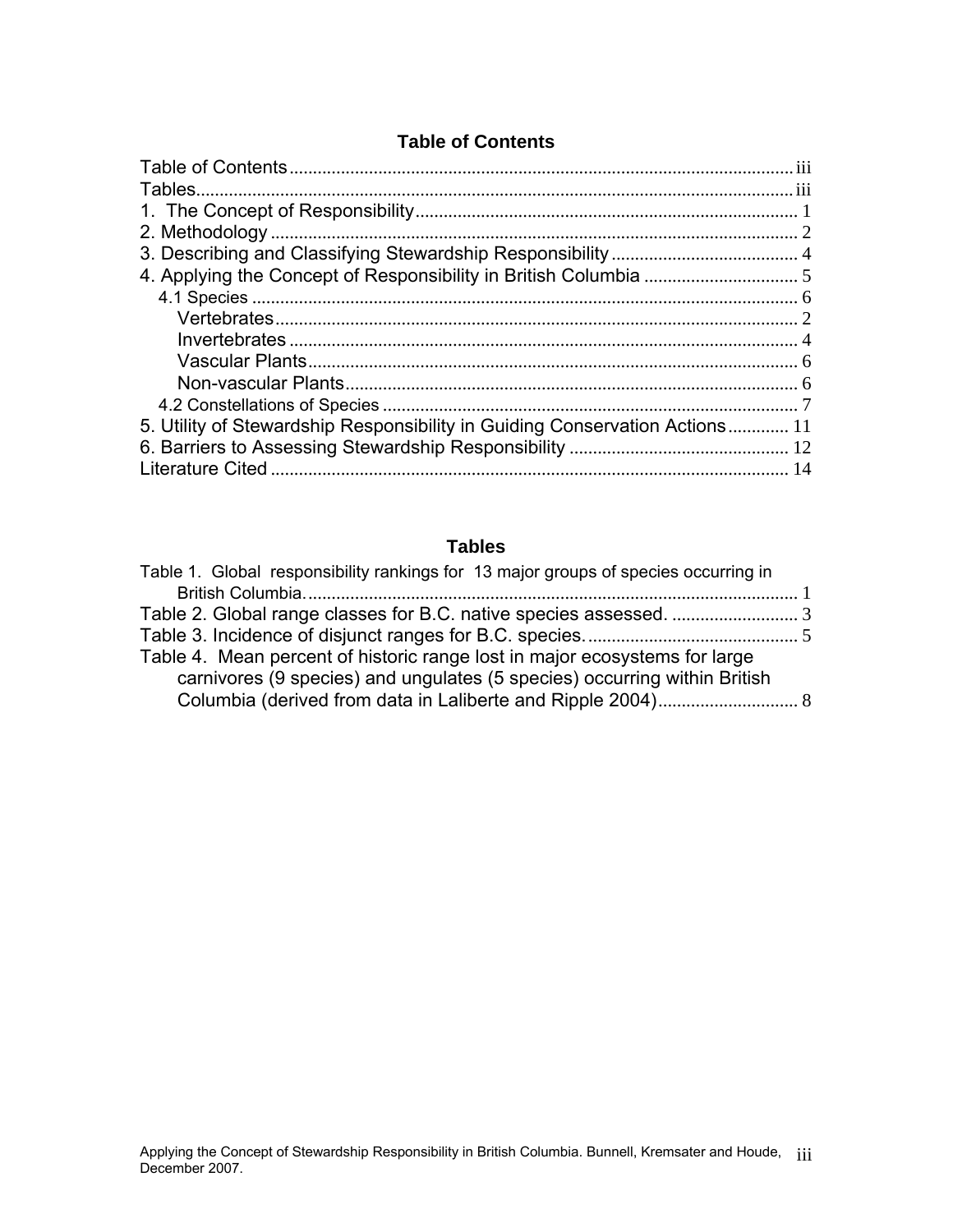#### <span id="page-5-0"></span>**1. The Concept of Responsibility**

Lists of species at risk are designed primarily to provide an easily understood estimate of risk and extinction. Although the estimates of risk may be accurate, focusing on species at greatest risk can be unhelpful. Possingham et al. (2002) put it this way:

"It is inappropriate to use threatened species lists for resource allocation. Resources for conservation are limited. Spending the most money on species with the highest extinction possibilities is not the most efficient way of promoting recovery or minimizing global extinction rates, because some of the most highly ranked species require huge recovery efforts with a small chance of success, whereas other less threatened taxa might be secured for relatively little cost."

The potential for unhelpful guidance for lists of species at risk is greatest within a particular jurisdiction when risk is considered only from the perspective of the jurisdiction and not placed into global context (e.g., Avery et al. 1995; Bunnell et al. 2004; Eaton et al. 2005). Dunn et al. (1999) divided the issues guiding our conservation actions into two broad classes: concern (factors influencing risk) and responsibility (sometimes termed stewardship; referring to stewardship responsibility). The broad concept of stewardship responsibility is simple: within a jurisdiction we should allocate greater effort to conserve species for which we have greater responsibility (where responsibility is considered proportion of population or range). That is, *other things being equal*, a species having 70% of its population or range within British Columbia should receive greater conservation effort than a species having 2% of its range within the province. The issue is not simply one of equitable sharing of resources. The more compelling reason for applying responsibility is that the likelihood of successful outcomes is greatly enhanced where populations are larger and more concentrated (Abbitt and Scott 2001; Clark et al. 2002; Elphick et al. 2001). The concept thus serves as a planning and priority-setting tool, guiding effort to areas of greatest responsibility or where the likelihood of success and impact of effort is highest. For several reasons, including those summarized in Section 5, stewardship classes cannot provide a simple cut-off for conservation actions. They can, however, serve to focus review of important features determining risk and the likelihood of success prior to enacting conservation effort.

The concept of responsibility appears to have been invoked first for birds to describe critical areas serving as potential 'migratory bottlenecks'. In this way, stewardship responsibility is an important guiding principle of the RAMSAR Convention, Western Hemisphere Shorebird Reserve Network, and the Important Bird Areas Program. In these instances, the concept has served to guide conservation efforts to areas where their impact is likely highest. More generally, we can index stewardship responsibility by the proportion of global abundance or range for species occurring within the jurisdiction for which stewardship is being assessed (e.g., British Columbia or Canada). A high proportion reflects high stewardship responsibility. In this broader sense, the concept has been championed in North America primarily by the Partners in Flight system in Canada, Mexico, and the United States (Carter et al. 2000; Dunn et al. 1999; Panjabi et al. 2005). By focusing conservation effort where the species is best represented, successful outcomes are more likely.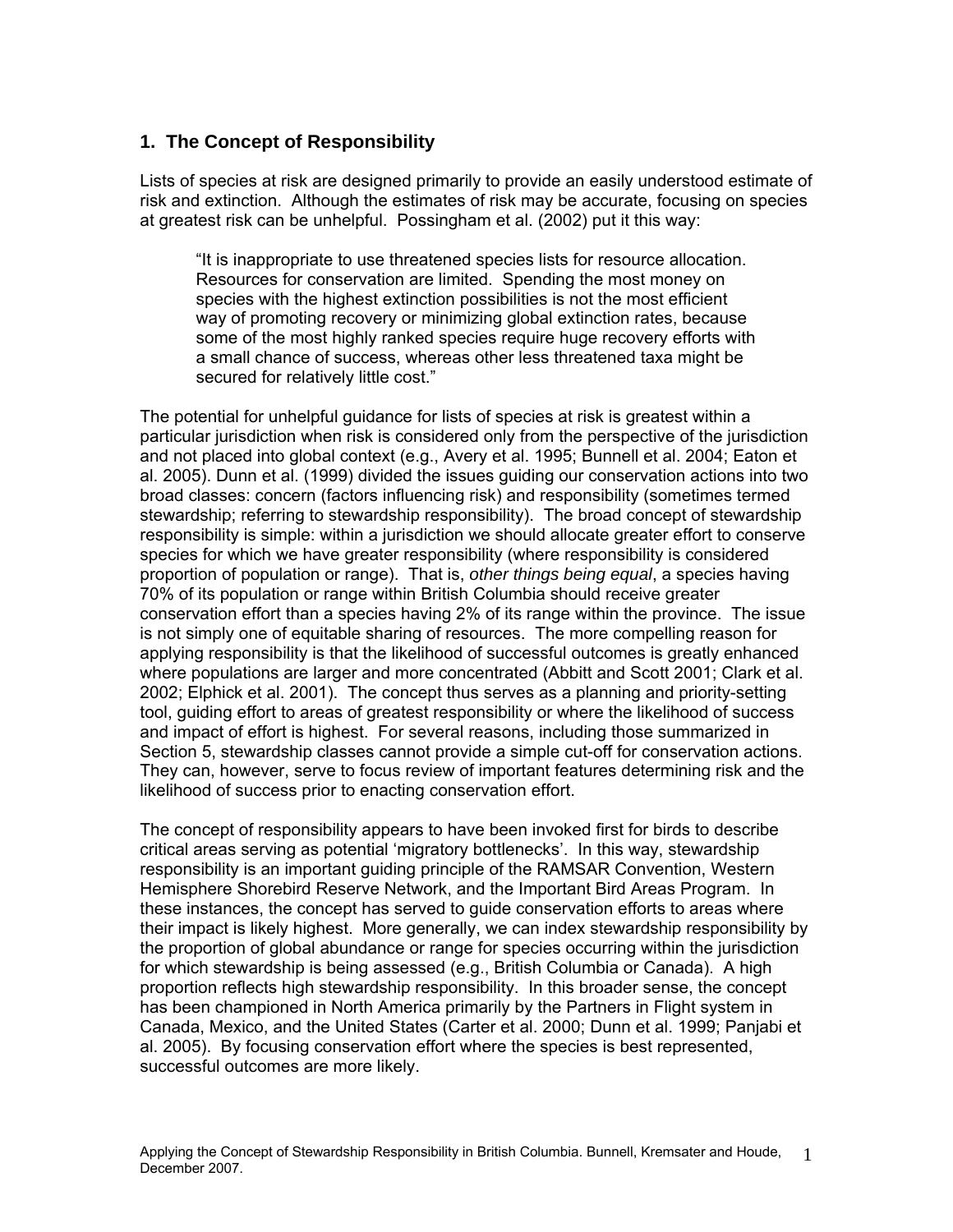<span id="page-6-0"></span>Where a consistent taxonomy is available, the concept has been applied to ecosystems as well. The Biogeoclimatic Ecosystem Classification (BEC) system provides such a taxonomy within British Columbia. Using the BEC system, ecosystem representation has been applied to a number of large planning units within the province (e.g., Bunnell et al. 2003: Chapter 2; Wells et al. 2003, 2004). In these latter instances the concept of responsibility focused attention on ecosystems within the planning unit, whose representation was most strongly expressed within the unit relative to the rest of the province.

#### **2. Methodology**

**Population based**: For organisms, stewardship responsibility ideally would be based on proportions of the population within a particular jurisdiction. This can be approximated only within three broad groups of species: 1) birds that show strong seasonal aggregations, 2) some marine mammals that congregate, and 3) game species that are surveyed by government agencies throughout their range. Of these three groups the first two appear best documented. The ability to assess seasonal concentrations of bird species that naturally aggregate is increasing, as is the quality of reporting (Morrison et al. 2000a,b). The ability to assess populations and period of occupancy within a jurisdiction for some marine mammals also has increased, and is particularly sound for species that 'haul out' and can be counted (e.g., northern elephant seal). As the concern for all of biodiversity has grown, funding to survey game species has declined, and estimates for game species are becoming increasingly less rigorous, other than for species of most conservation concern (e.g., some caribou populations).

Population-based assessments of stewardship responsibility should:

- Indicate that the assessment is population based.
- Indicate sources when a single monograph or few sources have contributed strongly to the estimate. Documenting sources when a compilation of population estimates has been used is helpful, but is likely to be ever-changing so worthwhile only for species for which stewardship may influence conservation actions.
- Note whether or not the estimate is based on seasonal aggregations or resident populations. The former may be temporary, but still critical.

**Range or area based**: Responsibility estimates for ecosystems or communities are necessarily area based. Those for most species also are necessarily area based, because the only data consistently available are presence:absence or range.

**For species**, range maps are employed and differences in approach are primarily in detail or precision; they are invariably tedious. For example, Anonymous (2006) in Ontario limited their analysis to reptiles occurring in Ontario. For each species they acquired the most current available range maps throughout their range, entered coordinates of each range into GIS, and calculated the portion of the range occurring in Ontario. Such a detailed approach has the desirable attributes of accuracy (to the degree that range maps are accurate) and precision, particularly among assessors. Unfortunately, it is costly in time and funding so can be applied to only a few species. An approach that can be applied to many more species is necessarily more coarse, and includes the following steps: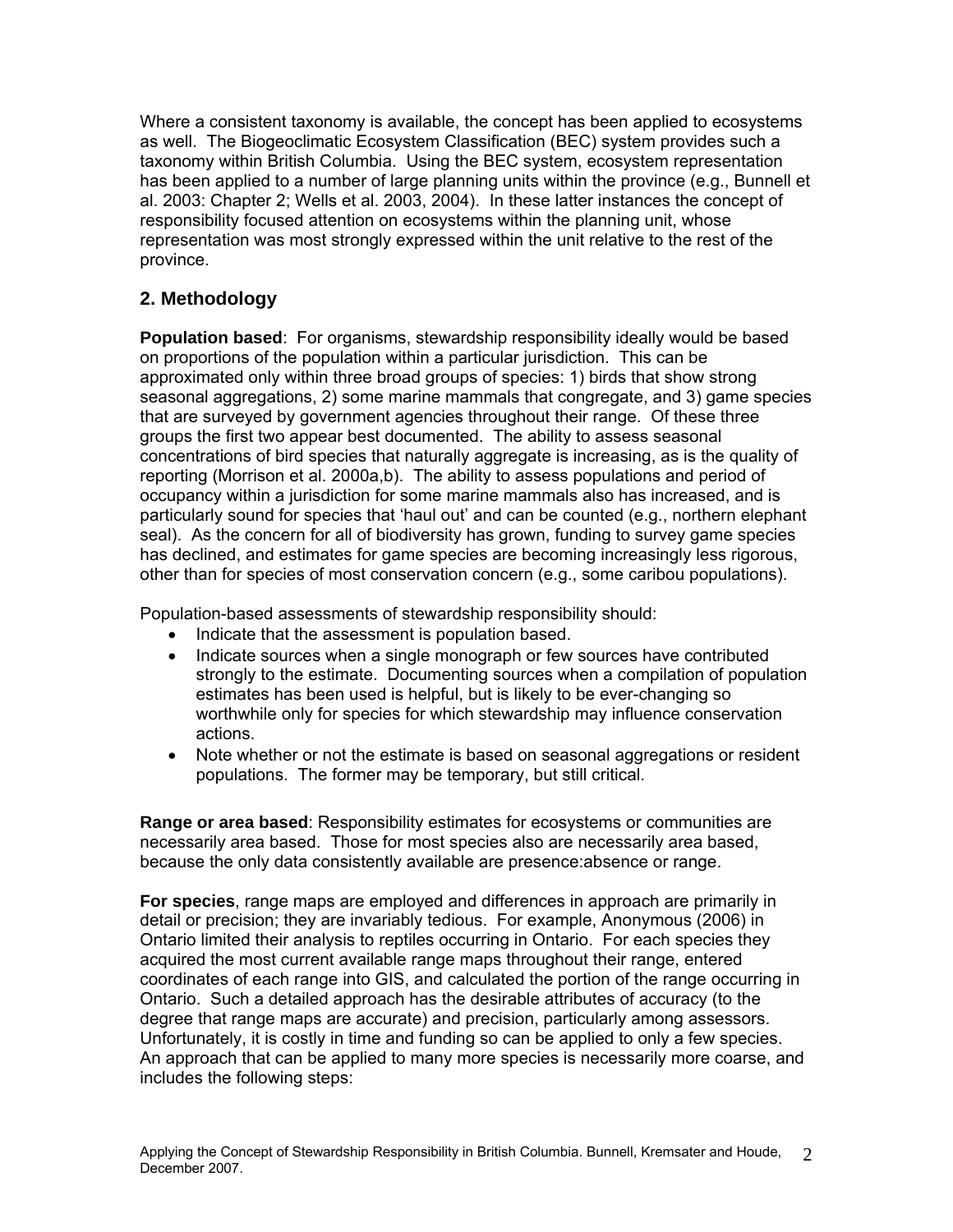- 1) From NatureServe obtain the North American jurisdictions in which the species occurs. Note not all groups are well documented within NatureServe.
- 2) Evaluate whether the species occurs outside North America. Note: NatureServe is not consistently clear on this point.
- 3) For each jurisdiction (including other countries where appropriate) obtain the most current range map. Jurisdictional range maps (e.g., provinces or states) are almost always more detailed than maps covering larger areas. Note: during this stage it sometimes becomes clear that a jurisdiction has been omitted by NatureServe.
- 4) Knowing the area of the jurisdiction and the apparent proportion of the area occupied by the species, estimate the total area occupied within the jurisdiction.
- 5) Sum estimated areas occupied in all jurisdictions and determine the proportion of that total occurring within British Columbia, or stewardship for the province. This estimate almost always is crude, but can be divided into classes.

Note: We found that single large range maps are almost always unhelpful because they typically outline the entire range, ignoring the unoccupied areas within the boundary. Others dealing with large ranges have encountered the same problem (e.g., Laliberte and Ripple 2004, Lomlino and Channel 1995). Despite the tedium, it is significantly more accurate to unearth more detailed fine-scaled maps.

Whatever approach is taken to assess stewardship, the value can then be viewed in the context of other features such as trend or threat.

**For constellations of species** (e.g., intact predator-prey systems; groups of regional rare species that may approximate rare ecosystem types), the difficulty is identical to that for ecosystems – no unequivocal identity exists that can be used across jurisdictions. The methodology must exploit overlays of species' ranges. Some of these species are highly mobile (sometimes migratory) and others may range widely. Other than the fact that arbitrary judgments need to be made concerning the degree of overlap, the approach is the same as that for species' ranges described above. The approach requires GIS support, not budgeted within this project. Instead, we have described potential constellations that merit a closer examination. The utility has been documented for the simple case of large carnivores and ungulates by Laliberte and Ripple (2004).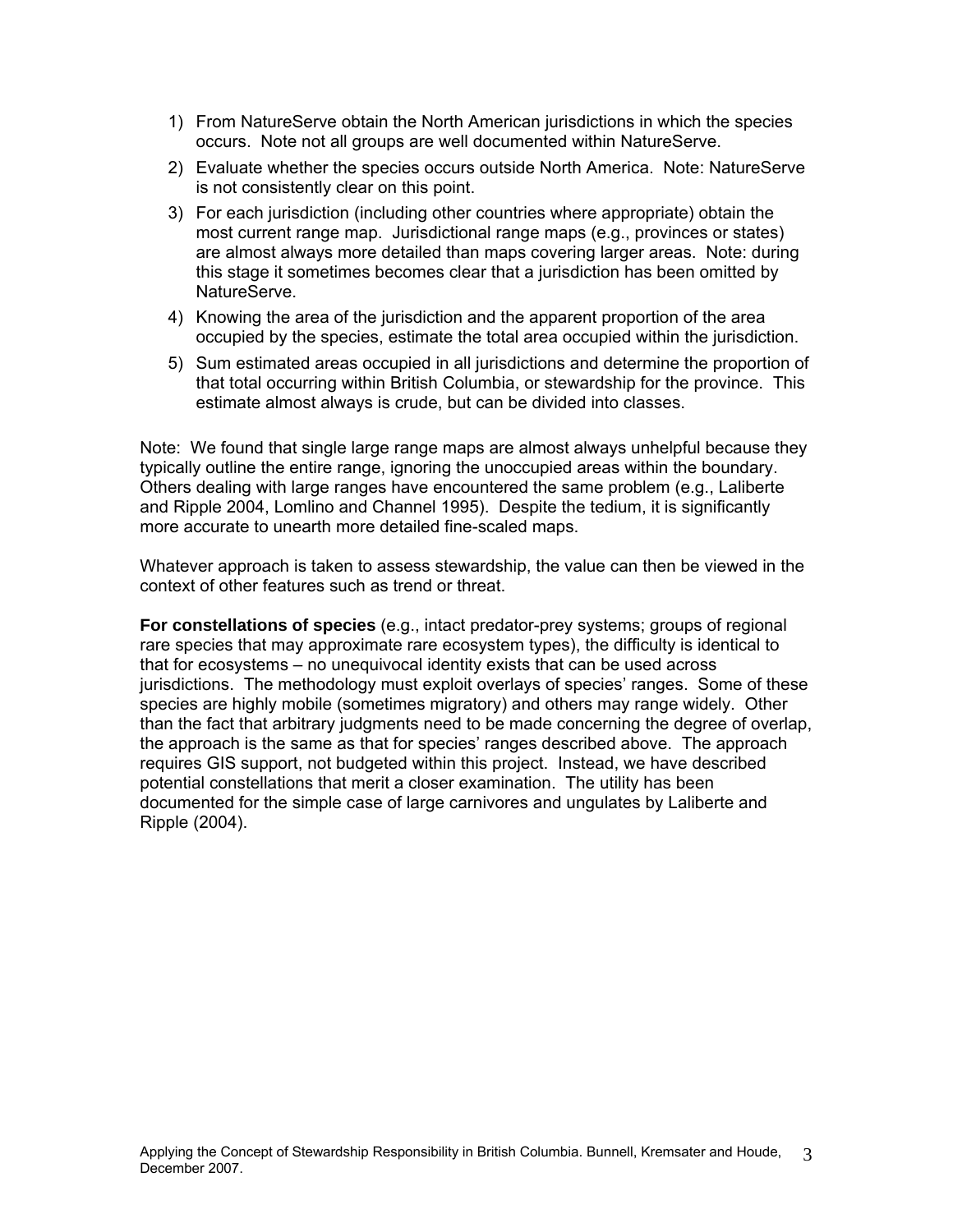#### <span id="page-8-0"></span>**3. Describing and Classifying Global Responsibility**

Accuracy and precision differ across estimates whether based on proportion of population or total range occupied. For this reason, it is disingenuous to attempt to discriminate beyond classes when using the more practical or general approaches to assessment. In the large majority of cases the estimate of 'global responsibility' was based on the portion of the global range occurring in British Columbia. We found the following classes useful (the class numbers used in excel tables are noted; Table 1):

- 1 **Endemic**, 100% of the range, area or population is within the province. Endemics merit their own designation because the province has 100% of global responsibility. Within British Columbia, endemism generally occurs at the subspecific level. Freshwater fish are an exception. Some populations appear to represent incipient endemism.
- 2 **Very high**, 75 to 99% global stewardship responsibility.
- 3 **High**, 51 to 74% global stewardship responsibility.
- 4 **Moderately high**, 30 to 50% global stewardship responsibility.
- 5 **Intermediate**, 11 to 29% global stewardship responsibility.
- 6 **Low and wide spread**, <10% global stewardship responsibility but occurs over >30% of the province.
- 7 **Low and localized**, <10% global stewardship responsibility and is localized, occurring over <30% of the province.
- 8 **Very low**, <2%, always a subset of class 7.

The last class (8) could not be consistently applied because ranges are not consistently well documented. It was applied only where available data permitted. It reflects an attempt to further subdivide class 7: up to 2% and 3 to 10%. We undertook this subdivision when we found that provincial stewardship responsibility for more than 25 SARA-listed species was no more than 2%, and that many of these species were designated G5 by Nature Serve ('demonstrably widespread, abundant, and secure'). All summary statements include '8' in class 7. Where our best estimates left classes uncertain  $-$  e.g., class  $3-4$  – the summaries tally that taxon in the highest class.

There are important modifiers to this basic scheme that usually are applied to classes 6 and 7. For example, a responsibility of 30% has different implications for a species that occurs in only 4 jurisdictions than for a species occurring in 20 or more. Likewise, a global responsibility of 10% has different implications for a species with a large global range than for a species with a small global range. There are species that are sufficiently widespread (e.g., fisher) that every jurisdiction contains less than 10% of the global range. These should be flagged, because every jurisdiction has some responsibility for their well being. The summaries for responsibility of taxonomic groups include a column 'Global Range' (Table 2). This arbitrary classification of global range is provided to create context for the rating of responsibility. The classes of global range are 'statistical' rather than absolute, and acknowledge the 10% boundary of the lower responsibility classes; typically: Small (S) occurs in 10 or fewer jurisdictions (in which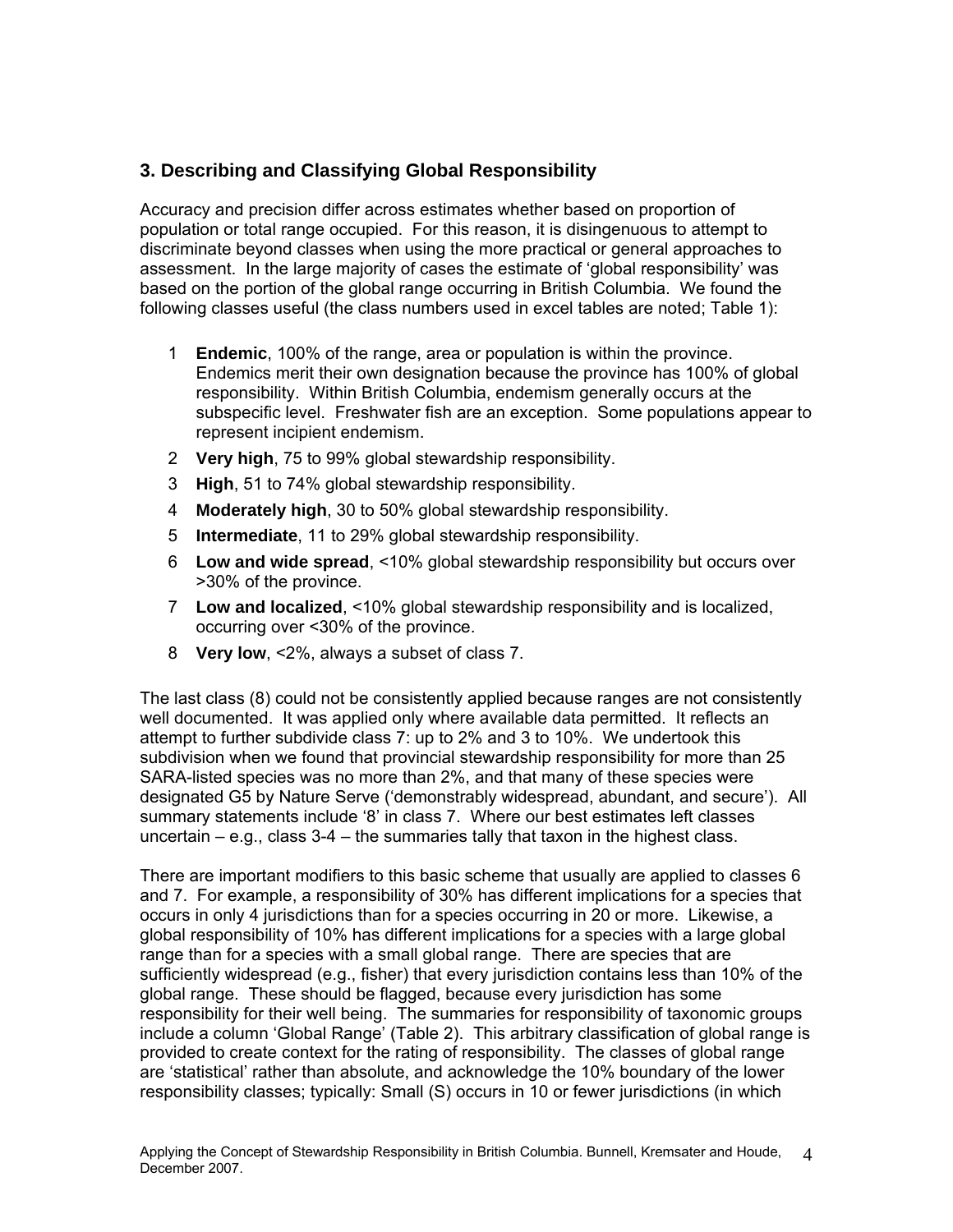<span id="page-9-0"></span>case 30% responsibility can be significant). Medium (M) occurs in 11 to 19 jurisdictions, and L (Large) occurs in 20 or more jurisdictions (in which case 10% responsibility may be significant). Exceptions occur when the species occurs on more than one continent or extends south into Mexico. When that occurs the species' global range is arbitrarily designated 'Large'.

Because the fundamental scientific rationale for maintaining biological diversity is the maintenance of genetic variability (e.g., Bunnell 1998; Namkoong 1998), it is helpful to designate disjunct populations separately. These may be species in the making. Almost all disjunct populations are class 7 (58%)), a few are class 3; in either case the province has <10% global responsibility. We found the following additional designations for disjunct populations practical and insightful (Table 2):

- D1 Disjunct and limited to British Columbia.
- D2 Disjunct and not limited to British Columbia (typically BC and Alberta).

Defining disjunct is not straightforward because distances and other features conferring isolation vary among groups. Because we examined so many disparate groups or organisms we chose an arbitrary distance of isolation within the appendices – distance from the more continuous population was arbitrarily established across groups as 200 km; smaller where isolation was apparent as through confined water bodies or different phonological characteristics. The purpose was to flag species that merited further attention on either a species or species-group basis. Provided disjunct populations are flagged, their potential genetic contribution can be evaluated using the basic principles summarized by Bunnell et al. (2004).

Major sources used in estimating responsibility are listed for each organism group below. Experts consulted were:

| Lichens:                  | <b>Trevor Goward</b>              |
|---------------------------|-----------------------------------|
| Mosses:                   | Karen Golinski, Patrick Williston |
| Monocot and dicot plants: | Curtis Björk                      |
| Non-marine molluscs:      | Unchecked by experts              |
| Odonata:                  | Rob Cannings                      |
| <b>Butterflies:</b>       | Crispin Guppy                     |
| Freshwater fish:          | Ted Down, Sue Pollard             |
| Amphibians:               | R. Wayne Campbell                 |
| Reptiles:                 | R. Wayne Campbell                 |
| Birds:                    | R. Wayne Campbell                 |
| Mammals:                  | David Nargorsen                   |

#### **4. Applying the Concept of Responsibility in British Columbia**

It is important to appreciate that simplistic application of some arbitrary stewardship cutoff can easily lead to misapplication of the concept and outcomes contrary to the goal of conservation. We note six considerations that make simplistic application of the concept invalid (Section 5). That is, stewardship responsibility alone is far too simplistic and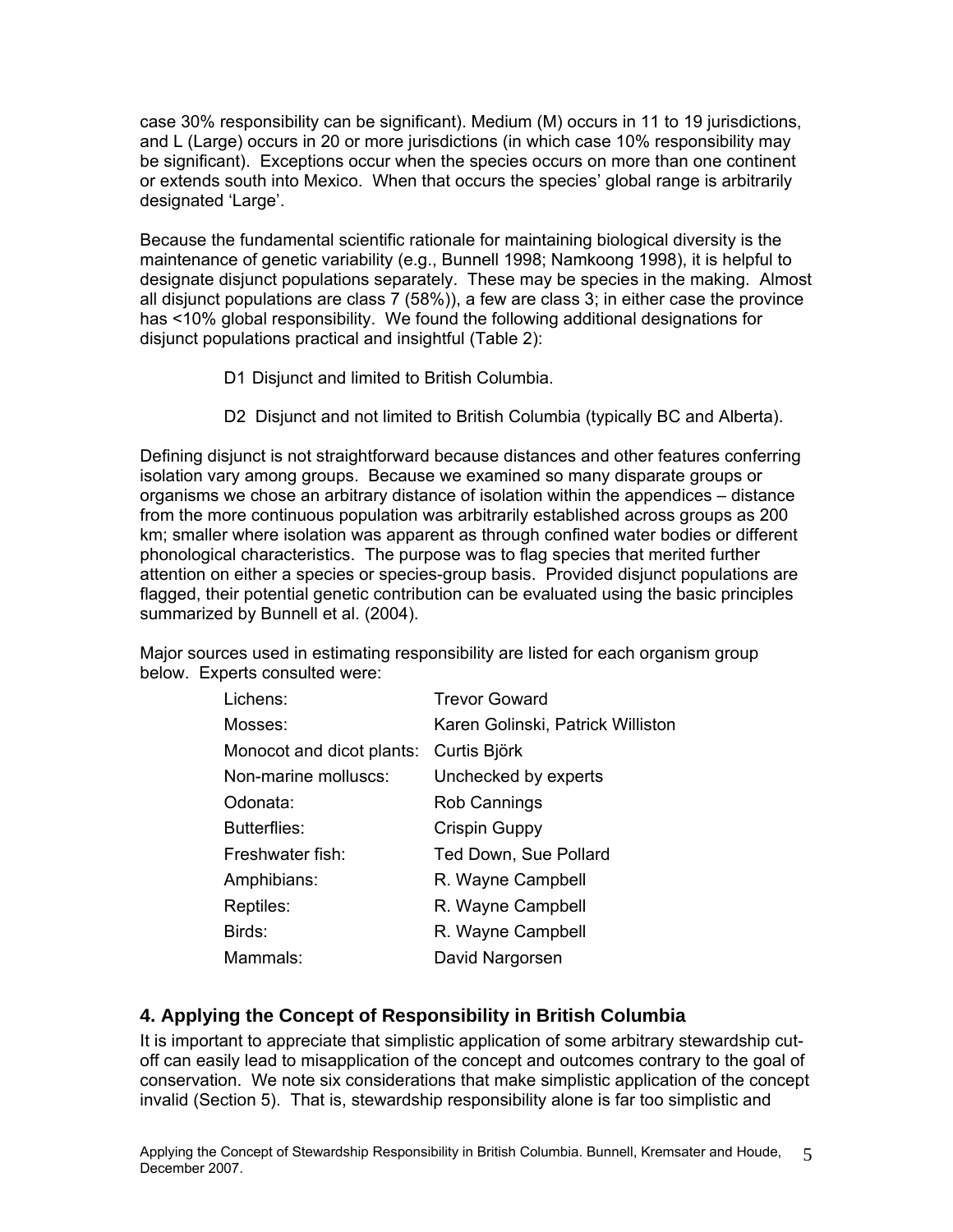<span id="page-10-0"></span>potentially misleading; it must be interpreted within the context of other factors. It does not, for example, provide more than the broadest indication of risk, and that is risk within the jurisdiction. Here we summarize only the global stewardship classes. These do *not*  translate directly into priorities for action.

#### **4.1 Species**

Global responsibility was estimated for 3,841 species in 13 major groups of organisms occurring in B.C. (Table 1). A full species list with global responsibility rankings is available at **[www.biodiversitybc.org](http://www.biodiversitybc.org/)** (see Bunnell et al. 2007; Appendices for Global Responsibility Status for BC Species\_November 2007.xls). While responsibility was estimated for taxa below the species level (i.e., taxa lacking formal species names, subspecies, populations and varieties) in a previous version of this report, this report focuses only on the species level. A summary of responsibility estimates for those taxa below species listed on CDC Species and Ecosystems Explorer **<http://www.env.gov.bc.ca/atrisk/toolintro.html>**, is available at **[www.biodiversitybc.org](http://www.biodiversitybc.org/)** in association with report: The Status of Genetic Diversity in British Columbia.

Generally, we did not estimate responsibility for exotic or introduced species except in a few instances where they clearly are well-established parts of the fauna. Nor did we estimate responsibility for 'accidentals'. Neither are included in the summary tables.

In some cases, we added species not on lists provided by CDC but for which there is evidence of their occurrence in British Columbia. These are highlighted in red in the electronic files (Bunnell et al. 2007). There is uncertainty around many of these species, whether or not they are listed by CDC. For example, Cook et al. (2005) argued that the western pond turtle (*Actinemys marmorata*) is not native to the province. We followed CDC's designation of 'extinct'.

Taxonomic issues are present throughout but are more evident within some groups. Problems in estimating stewardship are sometimes specific to particular groups of organisms. Those and broad patterns within groups of organisms are summarized below. To describe stewardship we used the classes described in Section 3, including the modifiers.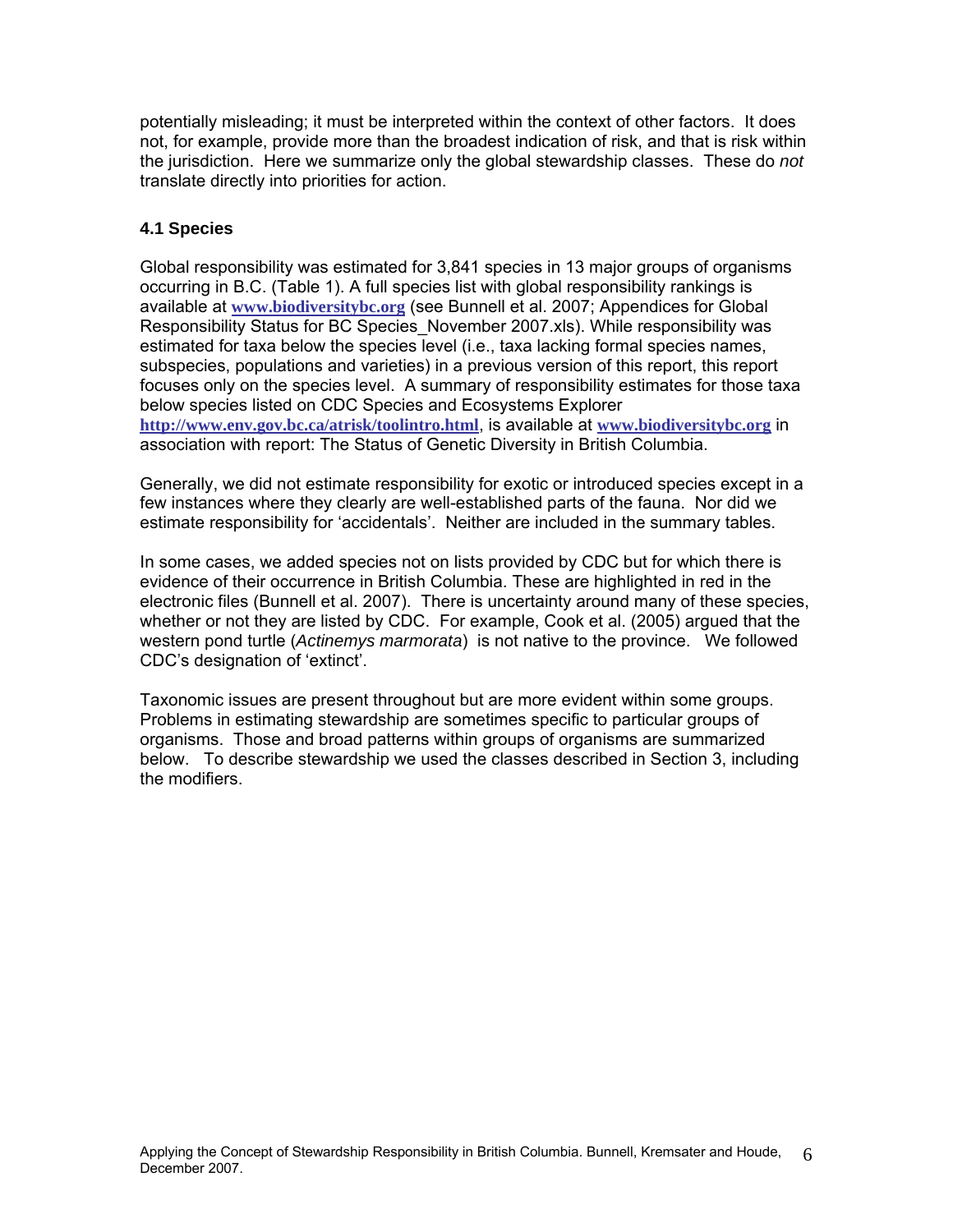|                                      |                                                                | <b>Global Responsibility Ranking</b> |                                       |                |                         |                          |                                          |                                         |                  |                                                                                                        |                                                                                                                 |
|--------------------------------------|----------------------------------------------------------------|--------------------------------------|---------------------------------------|----------------|-------------------------|--------------------------|------------------------------------------|-----------------------------------------|------------------|--------------------------------------------------------------------------------------------------------|-----------------------------------------------------------------------------------------------------------------|
| <b>SPECIES GROUP</b>                 | <b>Total</b><br><b>Number</b><br>of Species<br><b>Assessed</b> | <b>Endemic</b><br>1                  | <b>Very</b><br>High<br>$\overline{2}$ | High<br>3      | Moderately<br>High<br>4 | <b>Intermediate</b><br>5 | Peripheral<br>Low and<br>widespread<br>6 | Peripheral<br>Low and<br>localized<br>7 | <b>Unknown</b>   | <b>Total Number</b><br>of Species of<br>Important<br><b>Global</b><br><b>Responsibility</b><br>$(1-3)$ | <b>Species of</b><br><b>Important Global</b><br><b>Responsibility</b><br>(Percent of total<br>species assessed) |
| <b>VERTEBRATES</b>                   | 562                                                            | $\overline{2}$                       | 10                                    | 11             | 41                      | 57                       | 244                                      | 196                                     | $\mathbf{1}$     | 23                                                                                                     | 4%                                                                                                              |
| Amphibians                           | 20                                                             | $\mathbf{0}$                         | $\overline{0}$                        |                | 7                       | $\mathbf{1}$             | $\mathbf{1}$                             | 10                                      | $\mathbf{0}$     | $\mathbf{1}$                                                                                           | 5%                                                                                                              |
| <b>Birds</b>                         | 352*                                                           | $\overline{0}$                       | $\overline{7}$                        | 5              | 13                      | 25                       | 183                                      | 119                                     | $\mathbf{0}$     | 12                                                                                                     | 3%                                                                                                              |
| <b>Freshwater Fishes</b>             | 67                                                             |                                      | $\overline{0}$                        | $\overline{4}$ | 14                      | 10                       | 14                                       | 23                                      |                  | 5                                                                                                      | 7%                                                                                                              |
| Mammals                              | 109                                                            | 1                                    | 3                                     |                | 6                       | 19                       | 44                                       | 35                                      | $\boldsymbol{0}$ | 5                                                                                                      | 5%                                                                                                              |
| <b>Reptiles and Turtles</b>          | 14                                                             | $\overline{0}$                       | $\Omega$                              | $\overline{0}$ | 1                       | 2                        | 2                                        | 9                                       | $\mathbf{0}$     | $\theta$                                                                                               | $0\%$                                                                                                           |
| <b>INVERTEBRATES</b>                 | 423                                                            | $\mathbf{2}$                         | $\overline{2}$                        | 5              | 15                      | 49                       | 186                                      | 158                                     | 6                | $\boldsymbol{9}$                                                                                       | 2%                                                                                                              |
| Butterflies and Skippers             | 180                                                            | $\Omega$                             | $\Omega$                              | $\mathbf{1}$   | 5                       | 18                       | 70                                       | 86                                      | $\theta$         | $\mathbf{1}$                                                                                           | 1%                                                                                                              |
| Dragonflies and<br>Damselflies       | 86                                                             | $\Omega$                             | $\overline{0}$                        | $\overline{0}$ |                         | 9                        | 54                                       | 22                                      | $\mathbf{0}$     | $\theta$                                                                                               | 0%                                                                                                              |
| Non-marine Molluscs                  | 157                                                            | 2                                    | $\overline{2}$                        | $\overline{4}$ | 9                       | 22                       | 62                                       | 50                                      | 6                | 8                                                                                                      | 5%                                                                                                              |
| <b>VASCULAR PLANTS</b>               | 2,096                                                          | 6                                    | $\mathbf{3}$                          | 34             | 103                     | 314                      | 520                                      | 1106                                    | <b>10</b>        | 43                                                                                                     | 2%                                                                                                              |
| Ferns and Fern Allies                | 111                                                            |                                      | $\Omega$                              | $\overline{4}$ | 5                       | 24                       | 28                                       | 49                                      | $\mathbf{0}$     | 5                                                                                                      | 5%                                                                                                              |
| Conifers                             | 26                                                             | $\overline{0}$                       | $\overline{0}$                        | 3              | 10                      | $\overline{4}$           | 3                                        | 6                                       | $\boldsymbol{0}$ | 3                                                                                                      | 12%                                                                                                             |
| Monocotyledons                       | 556                                                            | $\overline{0}$                       | $\overline{0}$                        | $\overline{2}$ | 16                      | 69                       | 178                                      | 288                                     | 3                | $\overline{c}$                                                                                         | $<\!\!1\%$                                                                                                      |
| Dicotyledons                         | 1,403                                                          | 5                                    | 3                                     | 25             | 72                      | 217                      | 311                                      | 763                                     | $\tau$           | 33                                                                                                     | 2%                                                                                                              |
| <b>NON-VASCULAR</b><br><b>PLANTS</b> | 760                                                            | 5                                    | $\bf{0}$                              | 19             | 30                      | 77                       | 299                                      | 254                                     | 76               | 24                                                                                                     | 3%                                                                                                              |
| Mosses                               | 760                                                            | 5                                    | $\Omega$                              | 19             | 30                      | 77                       | 299                                      | 254                                     | 76               | 24                                                                                                     | 3%                                                                                                              |
| <b>TOTAL</b>                         | 3,841                                                          | 15                                   | 15                                    | 69             | 189                     | 497                      | 1,249                                    | 1,714                                   | 93               | 99                                                                                                     | 3%                                                                                                              |
| <b>Percent of Total Species</b>      |                                                                | $<1\%$                               | $<1\%$                                | 2%             | 5%                      | 13%                      | 33%                                      | 45%                                     | 2%               | 3%                                                                                                     |                                                                                                                 |

**Table 1. Global responsibility rankings for 13 major groups of species occurring in British Columbia.** 

<span id="page-11-0"></span>For complete species lists see www.biodiversitybc.org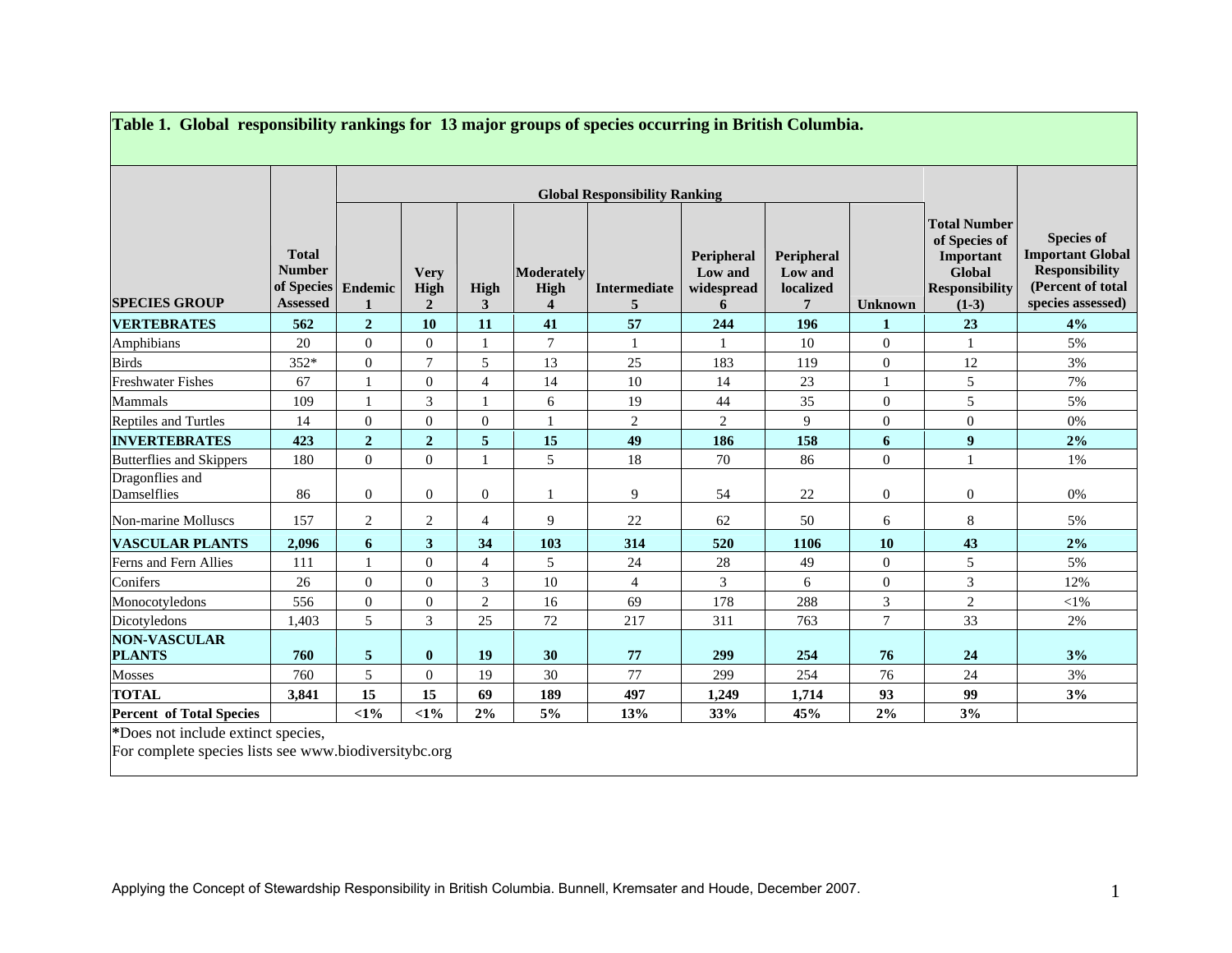#### <span id="page-12-0"></span>**Vertebrates**

**Amphibians:** British Columbia is a not a convivial place for amphibians, which attain much higher richness in warmer climates. Of the 20 species present, 11 (55%) are peripheral (Table 1). There is a small group of amphibians adapted to cooler climates, and these are well represented within the province with 8 species (40%) falling into stewardship classes 3 and 4 – 30% to 74%. Only two exotic species are reported for the province. But, as for the introduced fish, the nature of their habitat and feeding increases their impact. The bullfrog (*Rana catesbeiana*) has had serious impacts on the native amphibian fauna, and merits tracking by CDC. Provincial distributions were checked against data of the Biodiversity Centre for Wildlife Studies, then interpreted within a wide variety of sources.

**Birds:** Birds have the largest proportion of migratory species – some of which merely migrate through, some of which only breed within the province, and some of which are resident. The nature of their responsibility rating is qualified by a suffix: [b] breeding, [m] migration, [r] resident year round, v [vagrant] and [w] winter. For provincial distributions we utilized Campbell et al. (1990a,b,1997,2001). For the wider context we chose one major source: the American Ornithological Union as commented on by authors in Birds of North America Online [BNAO]; distributions are primarily from the Birds of North America Online with local refinement from data of the Biodiversity Centre for Wildlife Studies.

Many bird species have a large global distribution (e.g. Clark's grebe, pied-billed grebe, mallard) (Table 2, Appendix A in Bunnell et al. 2007). In these cases size of the global breeding range and stewardship responsibility are estimated, but description of the distribution often includes the portion outside North America. Supportive databases are large for birds, so we often have estimated the provincial portion of national responsibility at the species level. Disjunct populations can be found only among resident taxa.

At least 16 exotic bird species have been reported for the province; most appear relatively innocuous. Because birds are so mobile, an additional 131 species erratically enter the province (e.g., black-throated sparrow, rustic bunting). We followed CDC and considered these species 'accidental'. Responsibility cannot be estimated for these species other than to note that it is very low.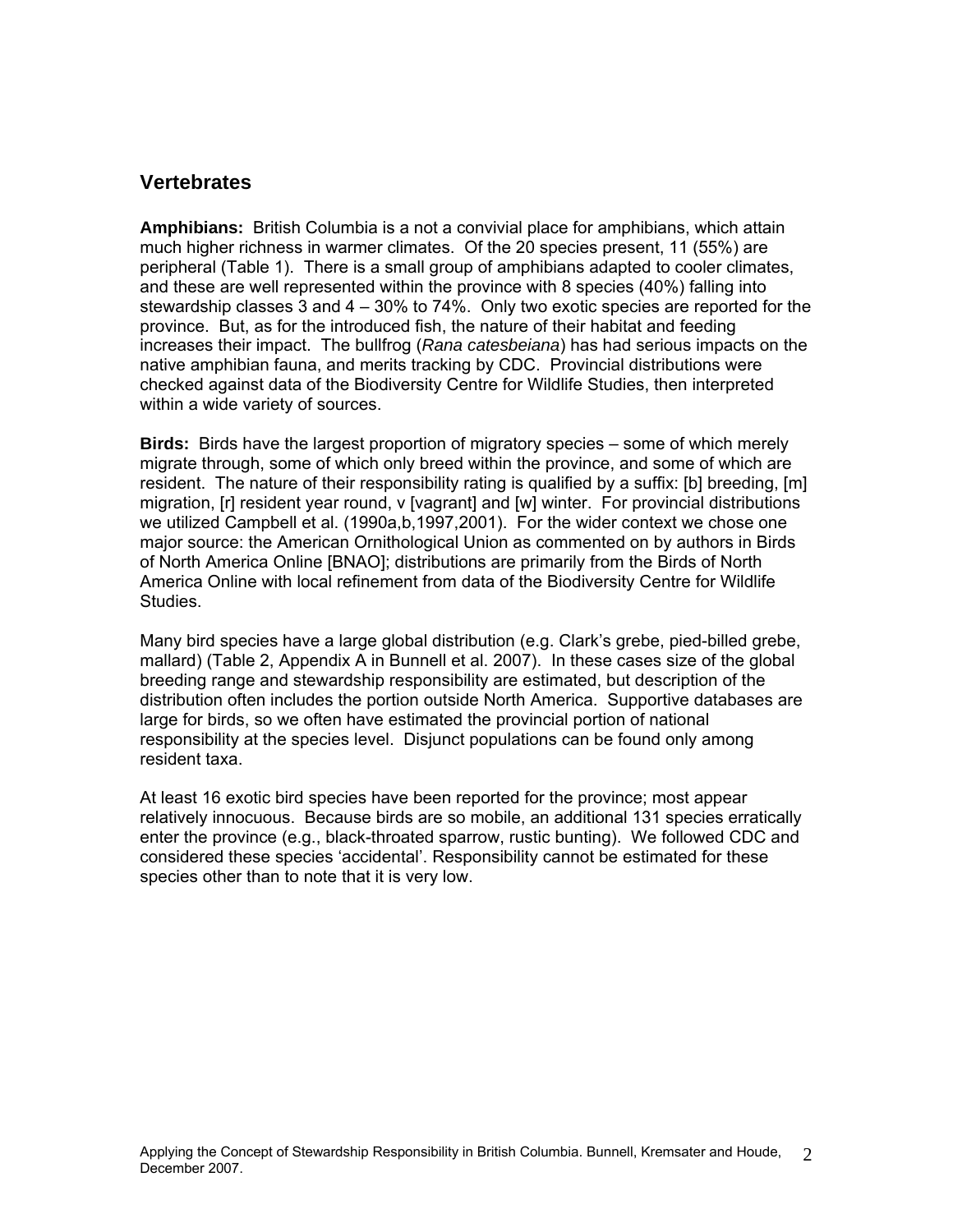|                             | <b>Number of Species in Range Class</b>    |                                          |                                            |                                          |                                         |
|-----------------------------|--------------------------------------------|------------------------------------------|--------------------------------------------|------------------------------------------|-----------------------------------------|
| <b>SPECIES GROUP</b>        | S: Small<br>(10 or fewer<br>jurisdictions) | M: Medium<br>$(11-19)$<br>jurisdictions) | L: Large<br>(20 or more)<br>jurisdictions) | Large<br>(on more than<br>one continent) | <b>Blank</b><br>(no range<br>described) |
| <b>VERTEBRATES</b>          |                                            |                                          |                                            |                                          |                                         |
| Amphibians                  | 14                                         | $\overline{2}$                           | 3                                          | $\mathbf{0}$                             | 1                                       |
| <b>Birds</b>                | 55                                         | 70                                       | 224                                        | $\overline{0}$                           | 3                                       |
| <b>Freshwater Fishes</b>    | 36                                         | 7                                        | 23                                         | $\theta$                                 | 1                                       |
| Mammals                     | 33                                         | 28                                       | 47                                         | $\theta$                                 | 1                                       |
| <b>Reptiles and Turtles</b> | 7                                          | 3                                        | $\overline{4}$                             | $\overline{0}$                           | $\mathbf{0}$                            |
| <b>INVERTEBRATES</b>        |                                            |                                          |                                            |                                          |                                         |
| Butterflies and Skippers    | 46                                         | 64                                       | 70                                         | $\overline{0}$                           | $\theta$                                |
| Dragonflies and Damselflies | 8                                          | 24                                       | 54                                         | $\mathbf{0}$                             | $\theta$                                |
| Non-marine Molluscs         | 80                                         | 1                                        | 44                                         | $\overline{0}$                           | 32                                      |
| <b>VASCULAR PLANTS</b>      |                                            |                                          |                                            |                                          |                                         |
| Ferns and Fern Allies       | 39                                         | 10                                       | 61                                         | $\overline{0}$                           | 1                                       |
| Conifers                    | 12                                         | 7                                        | 7                                          | 0                                        | $\Omega$                                |
| Monocotyledons              | 114                                        | 89                                       | 312                                        | 40                                       | 1                                       |
| Dicotyledons                | 530                                        | 279                                      | 507                                        | 80                                       | 7                                       |
| <b>NON-VASCULAR PLANTS</b>  |                                            |                                          |                                            |                                          |                                         |
| <b>Mosses</b>               | 6                                          | $\overline{2}$                           | 67                                         | $\Omega$                                 | 685                                     |
| <b>TOTAL</b>                | 980                                        | 586                                      | 1423                                       | 120                                      | 732                                     |

### <span id="page-13-0"></span>**Table 2. Global range classes for B.C. native species assessed.**

**Freshwater fish:** Given the province's glacial history and the constraining nature of water bodies, the proportion of disjunct populations within species is high, >10%. Although fish taxonomy is unclear, even at the species level, it appears better to consider it unsettled than as dubious. Many taxa have yet to be formally named. Of the species present in provincial waters, 14 are exotic. Although this value is not nearly so high as that for dicotyledonous and monocotyledonous plants, the impacts have been significant, including the extinction and near extirpation of several aquatic species. The restrictive nature of water bodies and voracious nature of some of these exotics focuses and strengthens their impact. We believe that one species within the CDC list has been reported only from oceanic waters, and not from freshwater, the green sturgeon (*Acipenser medirostris*). Primary sources for estimated responsibility of freshwater fishes were: Fish Wizard, Cannings and Ptolemy 1998, Page and Burr 1991; Scott and Crossman 1998).

**Mammals:** Marine mammals present particular difficulties. (Note, solely marine mammals such as cetaceans and sea otter were included in this assessment). It is more problematic to associate these species with jurisdictions. The decision regarding global range was arbitrary: if found in one or two adjacent oceans (e.g., Pacific Ocean and Bering Sea; or Atlantic and Caribbean) it was designated S or small; if found broadly in North American or temperate waters it was designated M or Medium: if found worldwide, the global range was designated L or Large. Data on the proportion of a species migrating through provincial waters is less clear than for bird species migrating through the province and resident or migratory status was not specified (e.g., Killer Whale populations). It is likely that the responsibility rating assigned certain species is lower than the highest seasonal concentration; examples include northern fur seal, California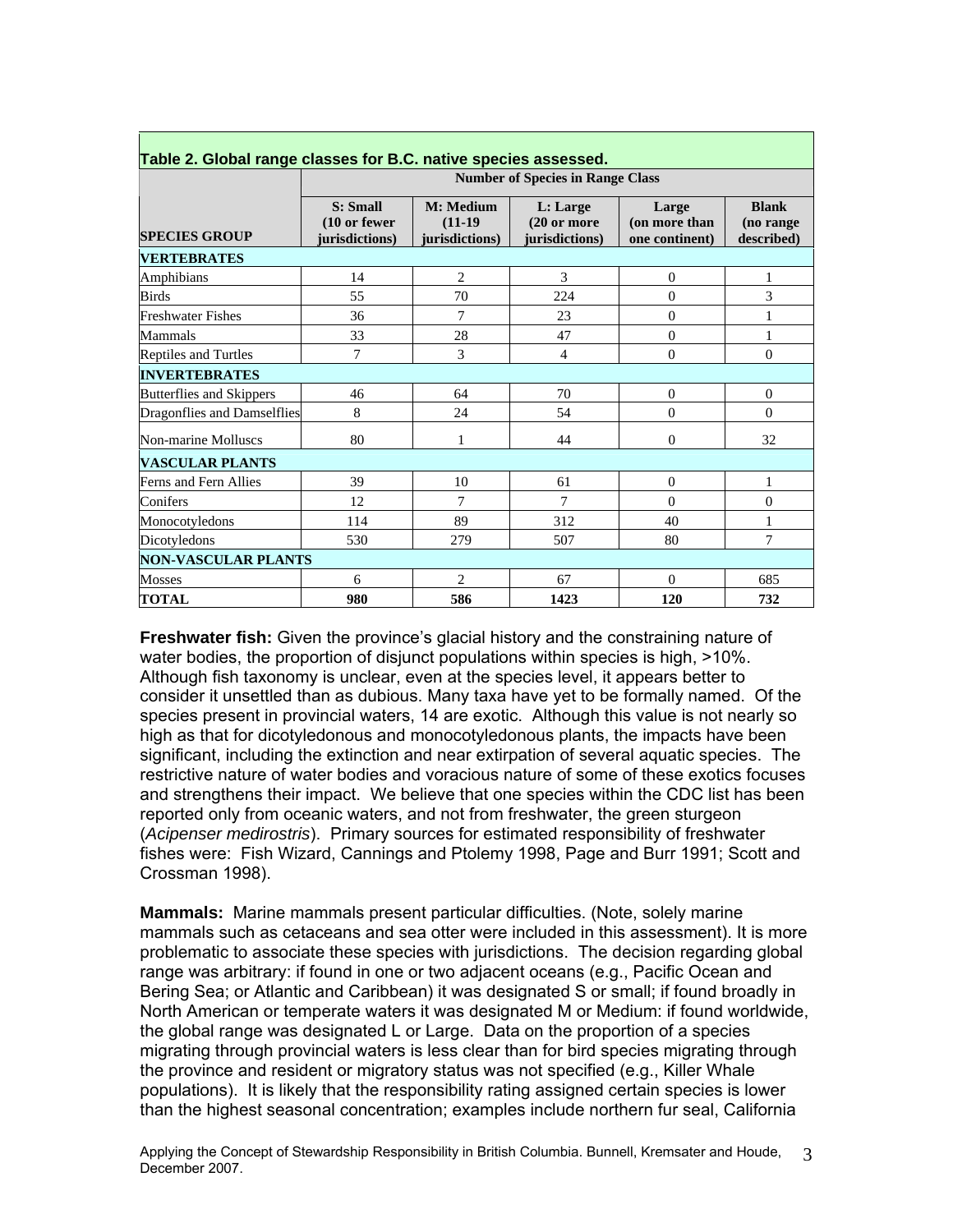<span id="page-14-0"></span>sea lion, and northern elephant seal. The problem of assessment is similar among the whales.

Impacts of the 11 exotic species in the province can be severe, but are generally localized. Of the 109 mammal species assessed within the province, most are small and 72% (79) are peripheral. There is only one endemic species (responsibility class 1), the Vancouver Island marmot (*Marmota vancouverensis*) (Table 1; Appendix E in Bunnell et al. 2007), and its status as a full species is dubious; divergence levels from the hoary marmot (*Marmota caligata*) in mtDNA are well below the species level (e.g., Nagorsen 2005). Most of the provincial distributions were derived from sources specific to British Columbia – Nagorsen (1996, 2005), Nagorsen and Brigham (1993), Shackleton (1999). The other primary source, useful in providing broader context, was the Mammalian Species Accounts of the American Society of Mammalogists.

**Reptiles:** As for amphibians, the province is not a convivial place for reptiles. Of the 14 species present, 11(79%) are peripheral. The species for which the province has the highest responsibility is the northwestern garter snake (*Thamnophis ordinoides*), for which the province has somewhat over 30% of the global range (Appendix B in Bunnell et al. 2007). There are only two recorded introduced species, and only one – the redeared slider (*Trachemys scripta elegans*) – is a serious threat to the native fauna (Bunnell 2005). Provincial distributions were checked against data of the Biodiversity Centre for Wildlife Studies, then interpreted within a wide variety of sources.

#### **Invertebrates**

**Butterflies:** A major issue with the butterflies is taxonomy and the issue merits attention. Among the groups treated, butterflies also appear to be one of the least extensively sampled groups within the province. One result is that there is lack of certainty about whether ranges that appear disjunct are truly disjunct, or simply lacking intervening samples (Table 3). The relatively high incidence of disjunct populations found among butterflies (6%) may reflect mobile species' responses to scattered habitat or incomplete sampling. Only two exotic butterflies appear present. At the full species level, only one species occurs in responsibility class 3 or higher, Vidler's alpine (*Erebia vidleri*). A full 87% (156 of 180) of the species assessed are peripheral (Table 1). Guppy and Shepard (2001) was the primary source for provincial distributions, interpreted within a wide variety of additional sources.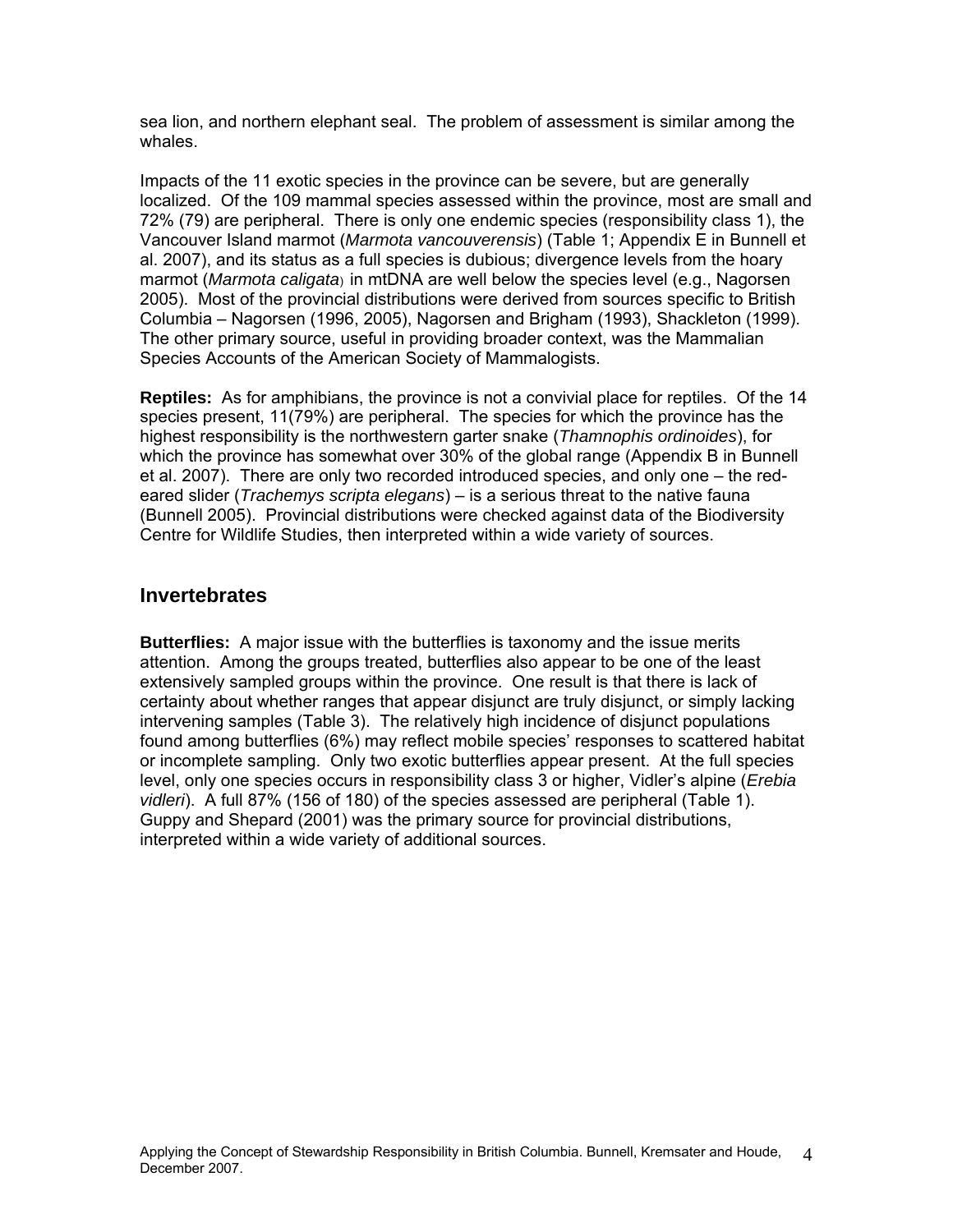<span id="page-15-0"></span>

| <b>SPECIES GROUP</b>            | D <sub>1</sub> | Disjunct and Disjunct and Not<br>Limited to B.C. Limited to B.C.<br>D2 | <b>Total</b>   |
|---------------------------------|----------------|------------------------------------------------------------------------|----------------|
| <b>VERTEBRATES</b>              |                |                                                                        |                |
| Amphibians                      | 3              | 1                                                                      | 4              |
| <b>Birds</b>                    |                | 1                                                                      | 1              |
| Freshwater Fishes               | 8              | 1                                                                      | 9              |
| Mammals                         |                |                                                                        | $\theta$       |
| <b>Reptiles and Turtles</b>     | $\overline{c}$ |                                                                        | $\overline{2}$ |
| <b>INVERTEBRATES</b>            |                |                                                                        |                |
| <b>Butterflies and Skippers</b> | 3              | 8                                                                      | 11             |
| Dragonflies and<br>Damselflies  |                |                                                                        | $\theta$       |
| Non-marine Molluscs             | $\mathcal{R}$  | $\overline{c}$                                                         | 5              |
| <b>VASCULAR PLANTS</b>          |                |                                                                        |                |
| Ferns and Fern Allies           |                | $\overline{c}$                                                         | $\overline{c}$ |
| Conifers                        |                |                                                                        | $\theta$       |
| Monocotyledons                  | $\mathbf Q$    |                                                                        | 9              |
| Dicotyledons                    | 15             |                                                                        | 15             |
| <b>NON-VASCULAR PLANTS</b>      |                |                                                                        |                |
| <b>Mosses</b>                   | 53             | 87                                                                     | 140            |
| <b>TOTAL</b>                    | 96             | 102                                                                    | 198            |

**Odonata:** We found no evidence of exotic dragonflies or damselflies occurring within the province. The species present tend to have large global ranges (55 of 86 or 64% of the species present) (Table 2). As a result 88% of the species present within the province are peripheral – 10% or less of their global range occurs in British Columbia (Responsibility classes 6 and 7) (Table 1). The single species for which the province has potentially significant responsibility is the black petaltail (*Tanypteryx hageni*), class 4 (30 to 50% responsibility) (Appendix B in Bunnell et al. 2007). Cannings (2002) was the primary source for provincial distributions, augmented by a variety of sources to obtain estimates of global distribution.

**Non-marine molluscs***:* Freshwater molluscs are considered to be the most endangered taxonomic group in North America (71 mussel species appear on the US Endangered Species list). Although most non-marine molluscs do not disperse well, adults and eggs can be moved passively over long distances by wind, water, birds and mammals. Because they are small they also are dispersed readily in soil around imported plants. Given their limited active dispersal, the proportion of exotics is thus relatively high (31/98 = 16%), most of which are native to Europe and Asia. All but two exotics are terrestrial, indicating the restrictions to movement imposed by aquatic environments. The greatest agricultural pests are among exotics, the Arion species and *Deroceras reticulatum*. Some species like *Oxychilus draparnaudi* and *Aegopinella nitidula* may become important predators on native terrestrial molluscs.

Responsibility classes for this group as a whole are somewhat suspect simply because they are not well sampled. Estimates are as good as available data allowed, but we acknowledge that data for this group were spotty. The lack of good documentation of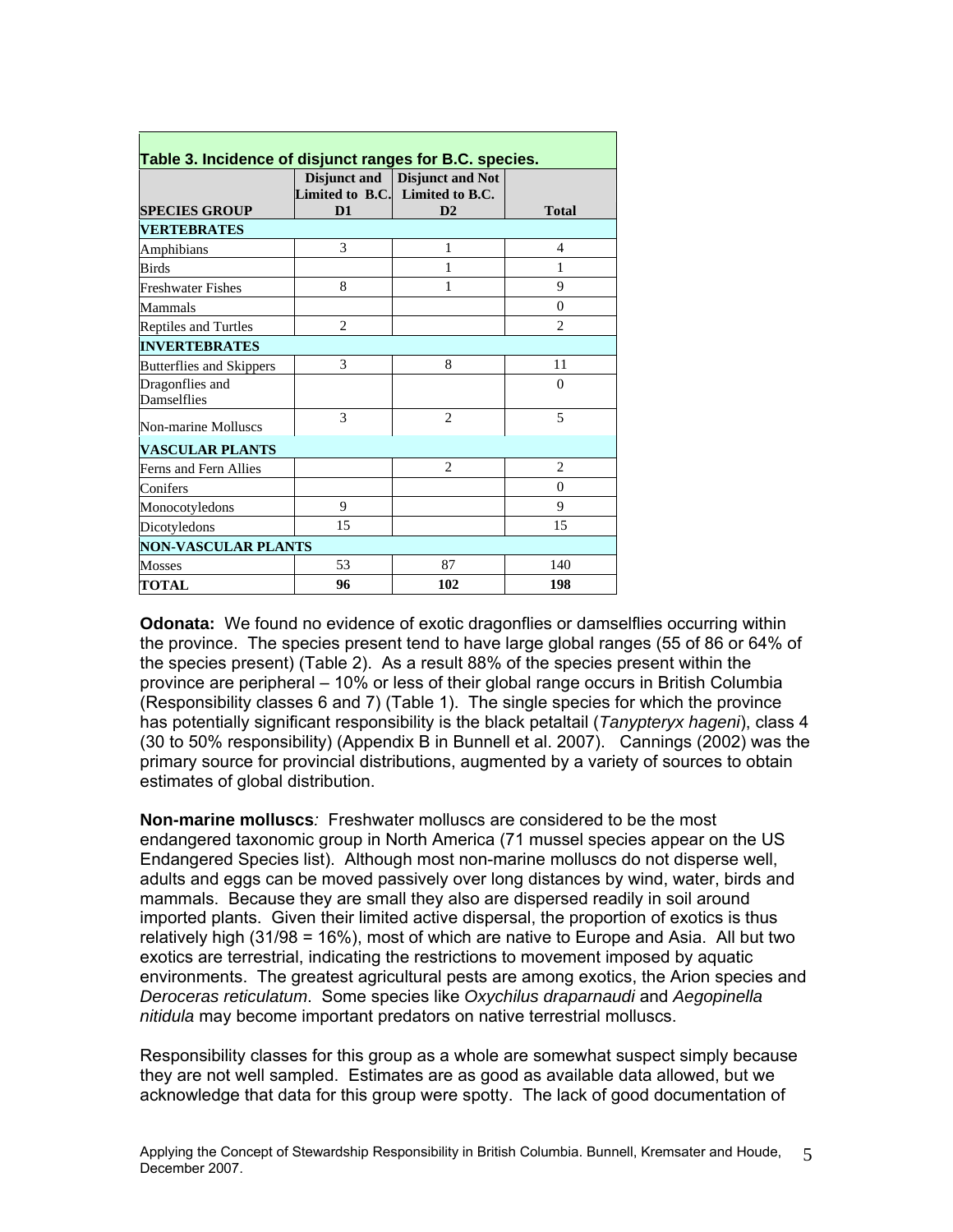<span id="page-16-0"></span>species' distributions also means that our ability to assess disjunct populations also is limited. We suspect the number of disjunct populations is higher than that summarized in Appendix D (Bunnell et al. 2007). A total of 112 of the 157 species for which we estimated responsibility are peripheral (89%); 8 species appear to be stewardship class 5 or higher (>50%) (Table 1). Provincial distributions of slugs and snails were largely derived from Forsyth (2004); for other taxa a wide variety of sources was used.

## **Vascular Plants**

*Ferns and fern allies: Ferns and fern allies were not completed for this report.*

*Conifers: Conifers were not completed for this report.* 

*Monocotyledonous plants***:** The province does not contain large areas of lower elevation where monocots tend to do better – grasslands and wetlands. In part, because favourable habitat is scattered and not abundant, about 84% of the species apparently native to British Columbia (369/448) are 'peripheral' having less than 10% of their range within the province (Table 1; Appendix C). Issues of inconsistent taxonomy were especially evident among more diverse groups, such as *Carex* and its close allies. No species fall into class 1 or 2, with 75% or more of their range within the province. While Douglas et al. (1998-2002: volumes 6,7, and 8) was the primary source for provincial distributions, responsibility was based on a wide variety of sources including visits to herbaria in adjacent states.

*Dicotyledonous plants***:** Exotics comprise almost 40% (543/1,403 = 39%) of the taxa recognized for the province. In most instances their non-native status is clear. CDC does not have the funding to track exotics within the province, but given that 39% of the taxa are exotic there undoubtedly are effects that currently are not quantified. Provincial responsibility is 75% or greater for <1% of species and 30% or greater for only 10% (Table 1). Species with only 10% or less of their range within the province comprise 71% of the dicot flora. Douglas et al. (1998-2002) again was the primary source for provincial distributions (volumes 1 through 5, and 8), while responsibility was based on a wide variety of sources including visits to herbaria in adjacent states.

#### **Non-vascular Plants**

*Mosses***:** A major stumbling block was the lack of a definitive list of "The Mosses of BC". The list used by CDC, which is currently under review, is incomplete and uses taxonomy that is generally out of date. The list recently compiled by Dr. Wilf Schofield and Olivia Lee specifically for the province is the most complete, but differs somewhat from the online *Bryophyte Flora of North America*, which is intended to be the current taxonomic standard. The lack of an agreed-upon list is partially the result of shifting and occasionally contentious taxonomy. Although progress was made on a more complete listing, for simplicity, we finally chose to focus on the list currently maintained by CDC with a small number of additions and deletions. In total, we estimated responsibility for 760 moss species.

The relatively small portion of exotics within the moss flora (7/760 or 0.9%) may reflect the antiquity of the global moss flora; most 'weedy' mosses have had millions of years to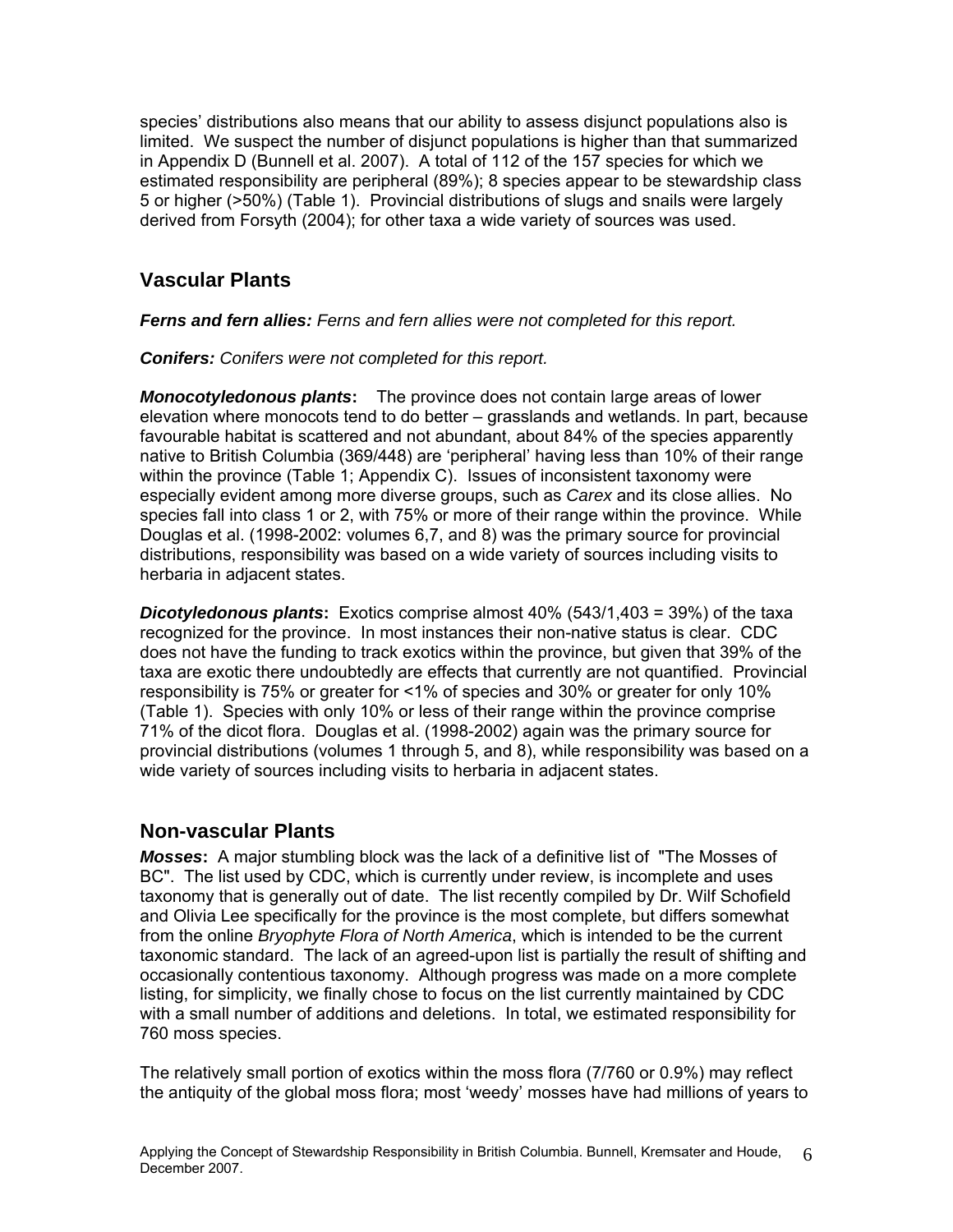<span id="page-17-0"></span>disperse widely and show a global distribution. Conversely, other moss species demonstrate extreme habitat specificity and some show very limited dispersal capability. Both features lead to isolation and speciation. Of the 760 moss taxa evaluated we found five endemic to the province (Tables 1; Appendix E in Bunnell et al. 2007), but a considerable number of regional endemics are restricted to the Pacific Northwest (e.g., *Sphagnum schofieldii, Sphagnum sjorsii, Crumia latifolia, Dicranella pacifica*). Mosses show a high incidence of disjunct ranges (Table 3). Estimates of responsibility for mosses necessarily were derived from a wide variety of sources, many noted in the electronic file (Bunnell et al. 2007).

#### **4.2 Constellations of Species**

As noted under methodologies, constellations of species are more complex to deal with than species or ecosystems. A significant challenge is the requirement of digital range maps for individual species. First, however, potential candidate groups must be selected. These are intended to represent conservation opportunities that exist within the province and either do not exist, or exist to a much lesser extent, elsewhere. We note 5 potential areas or groups that merit further study.

**1) Large predator-prey systems:** The high richness of British Columbia's ungulate and large carnivore fauna has been known for decades (Bunnell and Williams 1980). Laliberte and Ripple (2004) have documented range contraction of 17 species within these two groups in North America. Both groups show a marked contraction of their ranges towards and into British Columbia. In fact, British Columbia currently appears to be the only north temperate region where historical large predator-prey systems are still intact. Some taxa (e.g., Stone's sheep) show an increase in their range within the province (Laliberte and Ripple 2004), which now hosts about 70% of the global population (Shackleton 1999). Obvious concentrations of large carnivores and ungulates occur in the east Kootenay and the Muskwa Kechika. Data provided by Laliberte and Ripple (2004) make a compelling argument for the impact of human density and conversion of ecosystems as the primary factor driving range contraction (see also Ceballos and Ehrlich 2002). Both the east Kootenay and Muskwa Kechika merit attention in terms of the opportunity for preserving large predator-prey ecosystems. Given the role played by human development, success is more likely in the Muskwa Kechika.

We did not have the time or resources to implement the approach of Laliberte and Ripple (2004), but we can summarize their data to reveal broad ecosystems that appear to be most heavily impacted (Table 3). The pattern of range contraction is what would be expected from patterns of human inhabitation and ecosystem conversion. Contraction has been greatest in the drier grassland and shrubland ecosystems where human habitation can be dense and alteration through agriculture is intensive. The boreal forest shows the least loss of range among large carnivores and ungulates.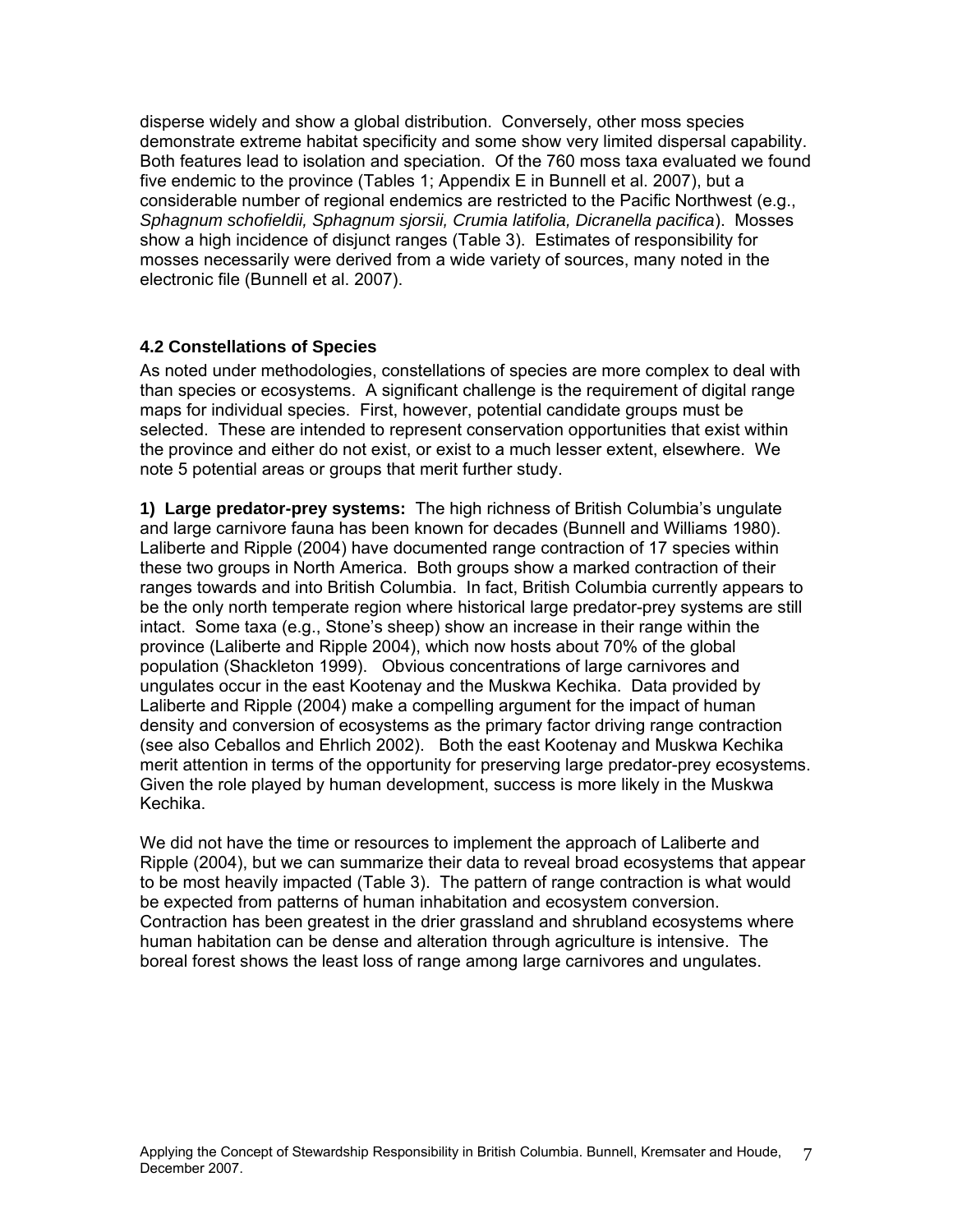| for large carnivores (9 species) and ungulates (5 species)<br>occurring within British Columbia (derived from data in Laliberte<br>and Ripple 2004) |                                    |               |                                              |  |  |
|-----------------------------------------------------------------------------------------------------------------------------------------------------|------------------------------------|---------------|----------------------------------------------|--|--|
|                                                                                                                                                     | <b>Forests</b>                     |               |                                              |  |  |
|                                                                                                                                                     | <b>Temperate</b><br><b>Conifer</b> | <b>Boreal</b> | <b>Grasslands &amp;</b><br><b>Shrublands</b> |  |  |
| Carnivores                                                                                                                                          | 32.9%                              | 14.8%         | 78.3%                                        |  |  |
| Ungulates                                                                                                                                           | 42%                                | 15.7%         | 90%                                          |  |  |

<span id="page-18-0"></span>**Table 4. Mean percent of historic range lost in major ecosystems** 

The lack of any widely applicable taxonomy of broad ecosystem types prohibits relating these patterns unequivocally to particular BEC zones. It is apparent, however, that the drier warmer ecosystems show the most impact. That also is obvious among smaller organisms at risk within the province (e.g., vascular plants, reptiles, birds, small mammals). Given that success in conservation is so dependent on an early start, it suggests that conservation funding will be most cost-efficient and effective when allocated to boreal regions.

**2) Caribou Chilcotin wetlands and Columbia Wetlands:** Both areas host not only a high richness of breeding birds, but also serve as important staging areas for migrating bird species that nest elsewhere in the province or farther north. That is, their contribution to sustaining biological diversity extends well beyond the resident species. Preliminary examination reveals that this richness is not restricted to birds among vertebrates and extends beyond vertebrates. In both cases, it is possible that appropriate action taken soon could either forestall or significantly reduce the harmful effects of climate change. The conservation issue is made more pressing because wetlands farther south are under even greater threat. Richness for the vertebrates within the two areas could be documented by the Biodiversity Centre for Wildlife Studies using NTS grid cells. Natural history data could then be used to indicate those specifically dependent on the wetland environment. The same source could be used to identify more specifically contributions made by existing conservation efforts (e.g., Bummers Flat). Combined these activities could focus conservation efforts to maintain a site critical to many species within the province.

**3) Pacific Flyway:** The Pacific Flyway remains the most intact of all of North America's flyways. Part of the reason is that feeding and staging routes along the Alaskan and British Columbian coast have received less impact than elsewhere along the flyway. Large proportions of the global population of numerous species use the feeding and staging areas. Although their use is temporally limited, and some do not breed within the province, the use is vital to their sustained breeding. Within the province, most conservation effort to date has focused on southwestern British Columbia (e.g., Boundary Bay), where impacts are growing – particularly within the backshore. Effort there is merited because of growing impacts, but the flyway should be treated as an integrated whole. That could be done for British Columbia, because of the long series of data hosted by the Biodiversity Centre for Wildlife Studies. The most significant staging areas and their relative use could be identified. While it is apparent that areas in the extreme southwest, such as Boundary Bay, are critical, it is likewise apparent that other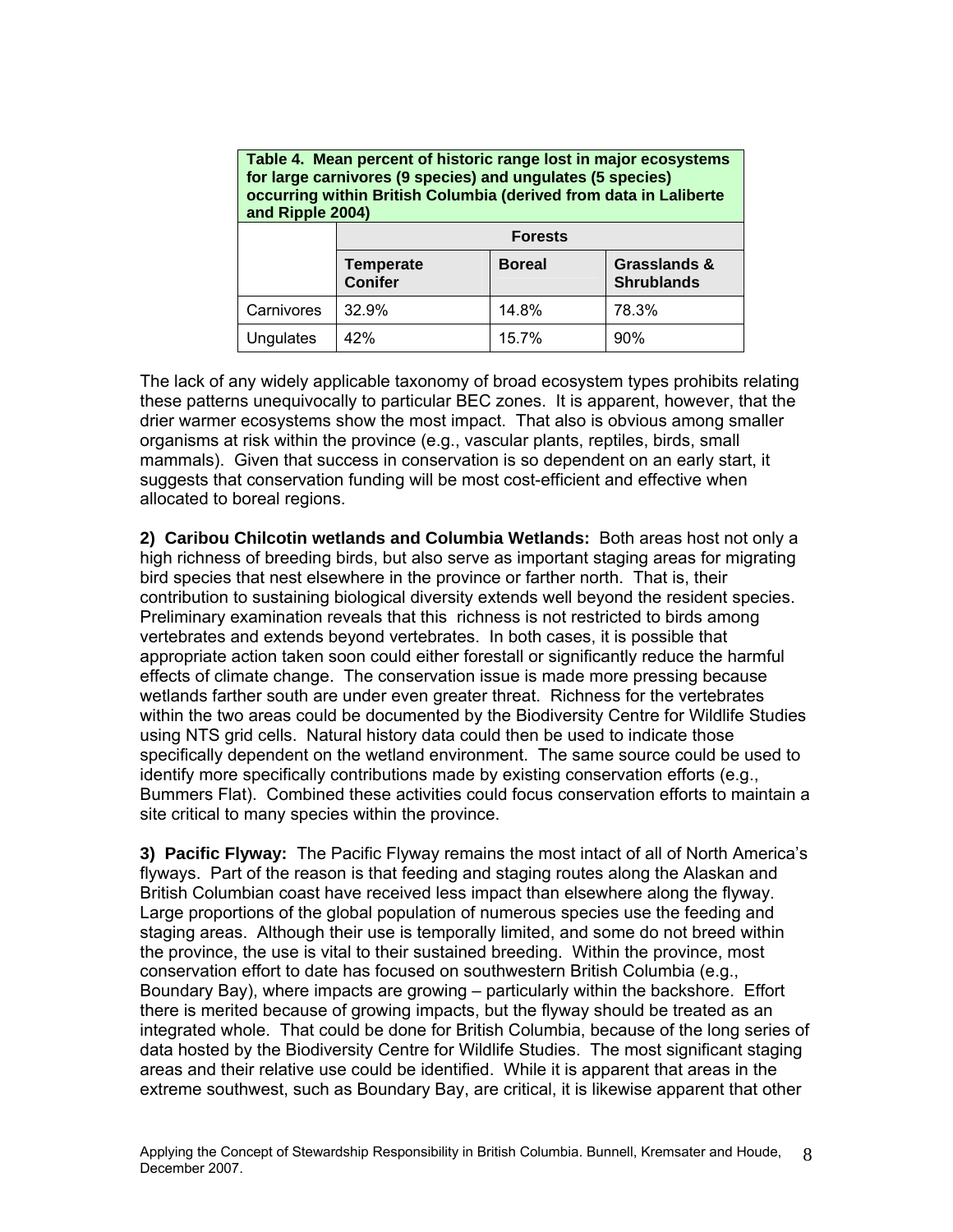areas along the coast merit attention if the integrity of the flyway is to be sustained within the province.

**4) 'Fishless' water bodies, particularly lakes and ponds:** We appreciated this conservation opportunity late, when we were working on threats for the Species at Risk Coordination Office. One of the major threats to a number of amphibians (frogs and at least one salamander), plus native fish, has been the introduction of game fish into water bodies otherwise free of game fish. Within the province this has led to extinction of two stickleback species, as well as local extirpation of a variety of amphibian species. Game fish introductions also impact species that are primarily terrestrial. British Columbia, for example, hosts the large majority of the world's population of Barrow's goldeneye. Barrow's goldeneye feeds primarily in aquatic invertebrates that are consumed by game fish; so does the northern waterthrush (the province hosts over 50% of Canada's population and one subspecies appears restricted to the province).

Because we were late in appreciating this, our assessment is necessarily preliminary. It is clear, however, that British Columbia has not experienced the introduction of game fish to near the same degree as has happened elsewhere, particularly in the United States. Given the significance these water bodies have and the well-documented impacts of not protecting them from introductions, their distribution within the province and practices impacting them merit attention.

Two other groups that are not locally concentrated merit consideration because preliminary examination suggests that significant contributions could be made with relatively little effort or cost.

**5) Regional endemic mosses:** A partial list of mosses occurring in British Columbia and endemic to the Pacific Northwest includes:

| Andreaeobryum macrosporum           | Fissidens pauperculus                   |
|-------------------------------------|-----------------------------------------|
| Atrichum selwynii                   | Fissidens ventricosus                   |
| Barbula convoluta var. gallinula    | Grimmia attenuata                       |
| Brachydontium olympicum             | Meiotrichum Iyallii                     |
| Buxbaumia piperi                    | Pogonatum contortum                     |
| Coscinodon calyptratus              | Polytrichastrum alpinum var. sylvaticum |
| Coscinodon yukonensis               | Scouleria marginata                     |
| Crumia latifolia                    | Seligeria careyana                      |
| Dicranella pacifica                 | Sphagnum alaskense                      |
| Dicranum howellii                   | Sphagnum inexspectatum                  |
| Dicranum pallidisetum               | Sphagnum mendocinum                     |
| Didymodon vinealis var. rubiginosus | Sphagnum pacificum                      |
| Ditrichum montanum                  | Sphagnum schofieldii                    |
| Ditrichum schimperi                 | Sphagnum sjorsii                        |
| Fissidens aphelotaxifolius          | Sphagnum wilfii                         |

Other regional endemics within the bryophytes include: *Blespharostoma arachnoideum*, *Dendrobazzania griffithiana*, *Cololejeunea macounii* and *Chandonanthus hirtellus* among the liverworts. The hornwort *Phaeceros hallii* is endemic to PNW, and occurs at about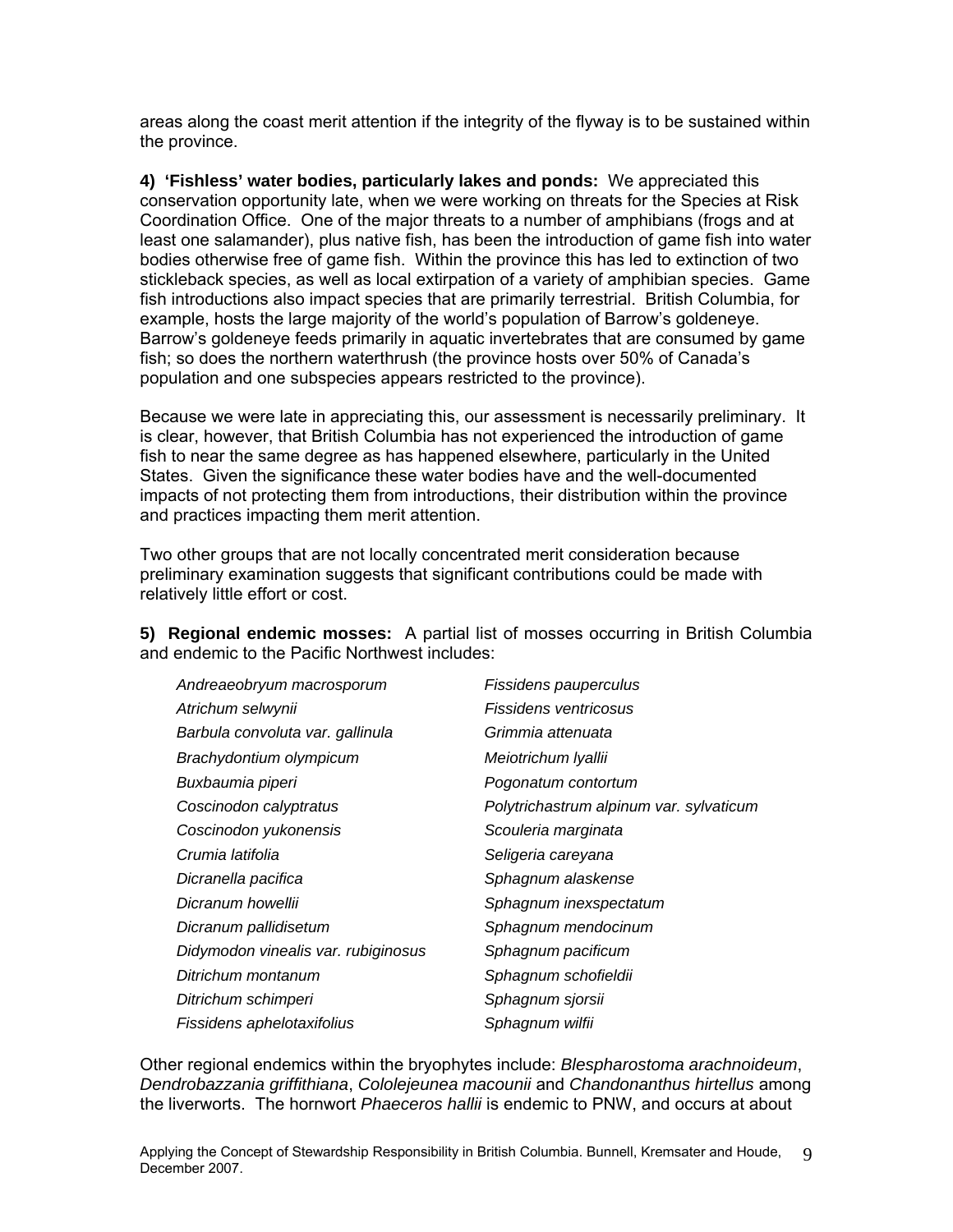four locations in south-coastal British Columbia (Victoria and Gulf Islands; Ryan 1996). Almost a third of all occurrences of rare bryophytes within the province occur in the Coastal Western Hemlock Zone (Ryan 1996). Areas particularly rich in bryophytes include the Queen Charlotte Islands, Brooks Peninsula on Vancouver Island, and the lower mainland. Over half of the rare species found in this zone are not found in other BEC zones, including 12 liverworts and 27 mosses. Unfortunately, one of these species, *Bryhnia hultenii*, is known only from a single locality (Inver Creek near Prince Rupert), which has since been logged, and it is doubtful that this species is extant in British Columbia.

First steps in evaluating conservation opportunities for these are: 1) complete the list, 2) evaluate the degree to which the flora is shared with other jurisdictions in the Pacific Northwest, 3) assess which species occur in protected areas, 4) determine habitat affinity for the species, 5) compare apparent requirements with those of regional endemic lichens. Step 2 provides an estimate of provincial responsibility for a group of species having limited ranges. Step 3 assesses the degree of protection already afforded these species. Step 4 refines estimates of conservation opportunities and tactics. For example, some species are wetland associates while others live on trees or dead wood and could be addressed by appropriate forest practices. Step 5 is intended to evaluate whether the number of organisms suitable for similar conservation tactics is larger than for bryophytes alone.

**6) Regional endemic lichens:** There appear to be more regional endemic lichens than mosses (Brodo and Ley 1998; Goward et al. 1998; McCune and Geiser 1997) Selected species include:

| Alectoria imshaugii     | Lobaria silvae-veteris         |
|-------------------------|--------------------------------|
| Bryoria carlottae       | Massalongia microphylliza      |
| Bryoria cervinula       | Neofuscelia subhosseana        |
| Cladonia schofieldia    | Nephroma occultum              |
| Fuscopannaria pacifica  | Physcia tribacia               |
| Fuscopannaria alaskana  | Pseudocyphellaria mallota      |
| Hypogymnia heterophylla | Pseudocyphellaria perpetua     |
| Leptogium polycarpum    | Pseudocyphellaria rainierensis |
| Leptogium tacomae       |                                |

Steps in assessing the current status of these and other regional endemic species, and the protection currently offered them are the same as for the bryophytes. Step 1, a complete list, could be completed readily. Much of the information already has been collated (Brodo and Ley 1998; Goward et al. 1998; McCune and Geiser 1997). Step 2 is relatively easy, because Trevor Goward has completed most of the maps on a regional basis; that is, there are species maps for endemics of the Pacific Northwest, but these are not digital. With maps in hand, step 3 can be accomplished, even with paper maps. Step 4 is partially complete. Many of the regional endemic lichens are epiphytic or occur on down wood. As a general rule, the endemic species are restricted to standing wood; the closer to the ground the lichen's niche, the more likely it is to be circumboreal. Spribille et al. (2006) have treated species on dead wood; Goward and Ahti (1992) have addressed the epiphytes. Regional endemics are present among several epiphytic genera, including: *Ahtiana, Hypogymnia, Parmelia, Platismatia, Tuckermanopsis* and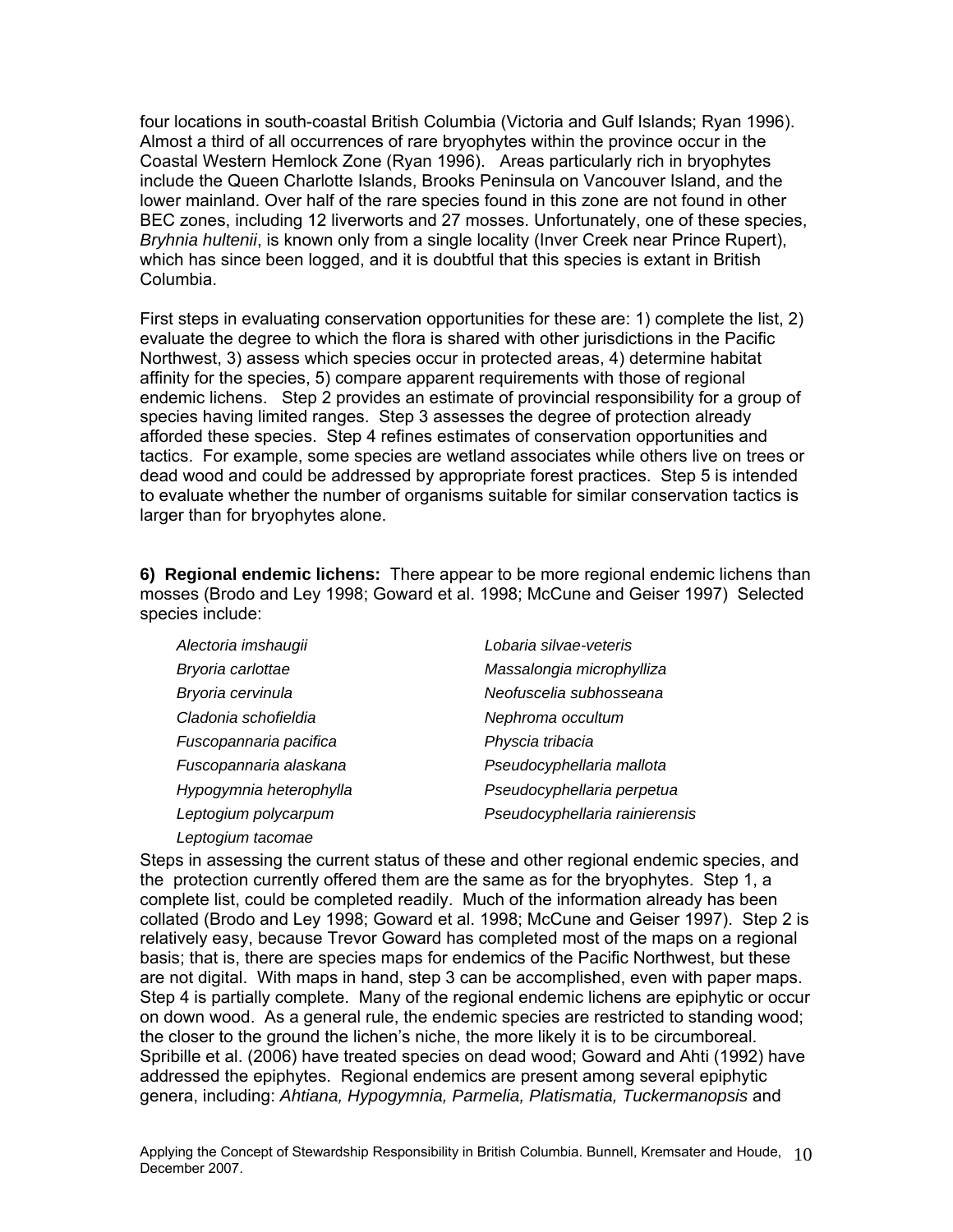<span id="page-21-0"></span>*Vulpicida.* Given the expected similar habitat affinities for many species step 5 should be conducted jointly for bryophytes and lichens.

#### **5. Utility of Stewardship Responsibility in Guiding Conservation Actions**

It is important to acknowledge that jurisdictional responsibility is completely unrelated to the risk status of a species or ecosystem at the global scale (other than for endemics). Responsibility provides some insight into risk at the jurisdictional level, simply because species that have only a small portion of their range within BC are necessarily relatively rare and vulnerable to chance events within the province.

The utility of stewardship responsibility lies in the guidance it can give to the allocation of resources to conservation actions within the jurisdiction. Even at this scale, responsibility cannot be interpreted outside a broader context. That is, there cannot be an arbitrary cut-off for conservation actions based solely on stewardship responsibility. There are several reasons why an arbitrary cut-off is inapplicable and can achieve undesirable results:

- 1) A species may be declining throughout its range and the proportion within a jurisdiction, even though small, may represent an opportunity for effective conservation action.
- 2) There are many widespread species for which no jurisdiction has >10% global responsibility. Conservation actions for widespread species at risk should be shared equally among jurisdictions (Mehlman et al. 2004). In British Columbia these are almost always peripheral (i.e., <10% of their global range within the province). Responsibility must be treated differently for widespread species for which many jurisdictions host less than 10% of the global population. In the Appendices, the large global range of these species is noted; whether they merit conservation action is a function of their global T ranks.
- 3) Some peripheral disjunct populations merit separate scrutiny for their potential contribution to genetic variability. These may be species in the making. Bunnell et al. (2004) review criteria that can be used to assess that potential. Disjunct populations are indicated in the Appendices. As noted, the criterion for designating a population as disjunct within the Appendices is arbitrary and evaluation of the criteria suggesting contribution to genetic variability must be species specific. Moreover, a species distribution could be disjunct from areas of greater threat – which is a quite different, but important concept; see 4)
- 4) Peripheral disjunct populations also merit a higher responsibility score when the taxon is declining elsewhere in its range, but is stable or increasing in the iurisdiction (e.g., Lomolino and Channell 1995).
- 5) Some peripheral populations can be maintained with very little expense (e.g., purple martin). That small effort may be significant in maintaining the species.
- 6) The proportion of migratory populations within the province varies seasonally. For migratory birds we have indicated seasons separately and reported the season of highest aggregation or highest responsibility.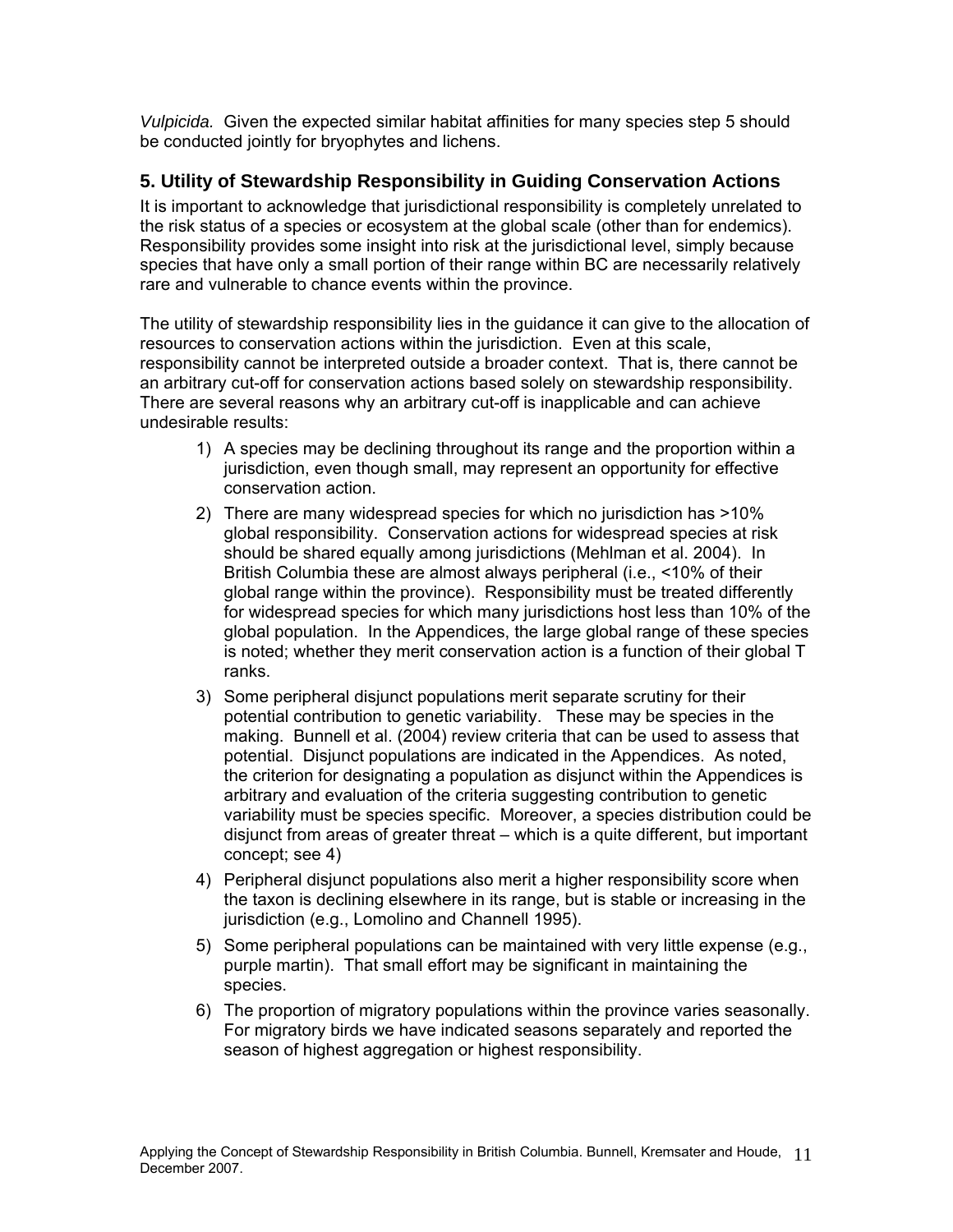<span id="page-22-0"></span>The preceding caveats apply to the use of an *arbitrary* cutoff that ignores other important features. An arbitrary level can still be of significant help in focusing where effort should be spent evaluating additional features. The primary utility of stewardship responsibility will remain as a index to focus such effort and as a planning tool to make conservation efforts more effective. It achieves the latter in three broad ways:

- a) Conservation effort is focused where it is most likely to be effective. The most compelling reason for applying stewardship responsibility is that the likelihood of successful outcomes is greatly enhanced where populations are larger and more concentrated (Abbitt & Scott 2001; Clark et al. 2002; Elphick et al. 2001).
- b) Proactive responses, that are more likely to produce success, are encouraged by closely examining species that are not yet rare but are declining or under imminent threat. Considering stewardship responsibility helps ensure that species currently too abundant to appear on 'at risk' are not overlooked when declines are small but continuous.
- c) A more equitable allocation of resources for conservation across jurisdictions is encouraged.

The approach is proven and the utility of employing stewardship responsibility for ranking jurisdictional conservation concerns for species has been reported for individual states (e.g., Atwood 1994) and nations (e.g., Avery et al. 1995; Bunnell et al. 2004; Eaton et al. 2005; Keller and Bollman 2004; Keller et al. 2005).

#### **6. Barriers to Assessing Stewardship Responsibility**

Implementation of stewardship responsibility has been advocated by many (e.g., Avery et al. 1995; Bunnell et al. 2004; Dunn et al. 1999; Eaton et al. 2005; Keller and Bollman 2004; Keller et al. 2005; Panjabi et al. 2005), and is one of the principles within IUCN guidelines. When following these guidelines, the apparent failures of agencies to guide conservation efforts effectively appears to result from following 'at risk' lists and an overly optimistic application of the 'rescue effect' from adjacent jurisdictions (Avery et al. 1995; Eaton et al 2005; Gärdenfors et al. 2001; Keller and Bollman 2004). Conceptually, the concept of stewardship responsibility appears sound. The difficulty appears during assessment of such responsibility. Most workers advocating the application of stewardship have avoided the tedium of estimating proportions or ranges or populations; Partners in Flight is an exception and provides useful estimates for landbirds. Major barriers in assessing stewardship (no rank implied) are:

- 1) *Effort.* There very rarely is a single source from which the estimate can be derived (see steps for range above). For British Columbia, a large portion of this effort has been completed within Forest Science Program grants to F. Bunnell, and refined within this project. That reduces the necessary effort substantially, and subsequent updating or stewardship assessments could be assigned to species for which assessment is believed most likely to influence actions within the province.
- 2) *Accuracy***.** The scale or context (e.g., accurate global range) changes at an unknown but surely variable speed. This is a barrier only if expectations of accuracy and precision are high. Using classes, as described above, is a more realistic and practical approach. Note that it is primarily the extremes of the scale (e.g., classes 1, 2, 6 and 7) that are of most interest. Estimation at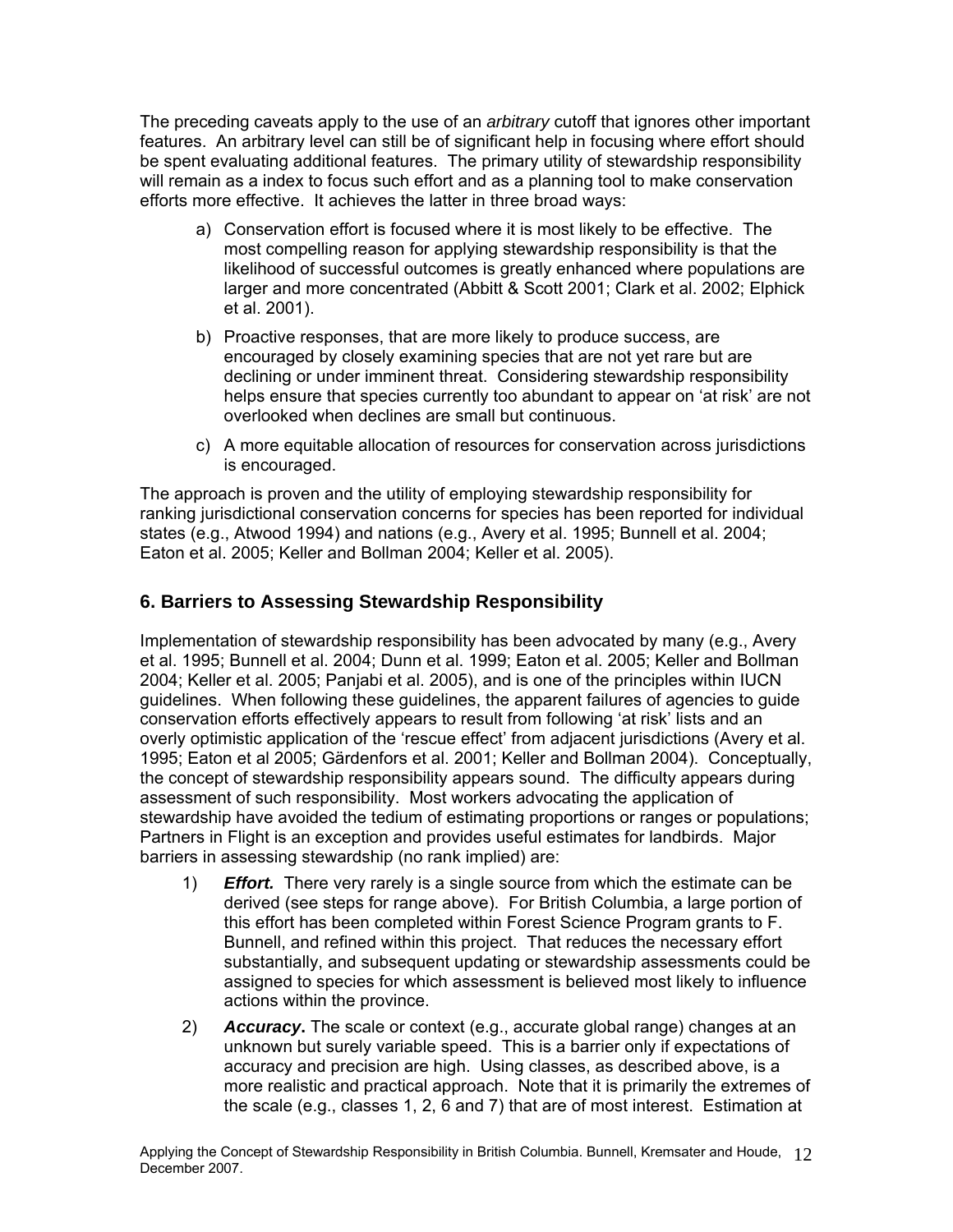these extremes is the most likely to be accurate (Regan et al. 2005). The more troubling issue is how global warming is expected to cause rapid changes in range in British Columbia and globally (Bunnell et al. 2005).

- 3) *Taxonomy.* A consistent taxonomy is necessary to assess responsibility efficiently, because many sources must be employed. Consistent taxonomies are variably expressed across organism groups. Troublesome areas were summarized in Section 4.1 above. This is not a large barrier provided broad classes of responsibility are used. For ecosystems, identity and subsequent cross-walking across jurisdictions to determine area will remain a vexing challenge. The challenge can be accommodated somewhat by adopting more coarse discrimination, but that tends to omit ecosystems of particular interest. There never will be a taxonomy for constellations of species.
- 4) *Degree of discrimination***.** We were advised to consider only the species level. Ignoring subspecies and populations would bypass the vexing issues of the Northern Spotted Owl (*Strix occidentalis caurina*) and caribou. However, provided the taxonomy is sound, it also bypasses the fundamental rationale for conserving biodiversity – the maintenance of genetic variation. We elected to consider subspecies, varieties and populations although that increased the effort substantially. It is clear, however, that finer levels of discrimination are much better supported in some groups (e.g., large mammals), than in others (e.g., small mammals, butterflies). These problems were recorded in Section 4.1. Fine discrimination likely will prove still more problematic for ecosystems, and presently only Zones of the BEC classification appear reasonably robust for any effort estimating responsibility. Conversely, the designation of disjunct populations could be refined beyond that in the Appendices, buy recognizing more explicitly mobility of different groups.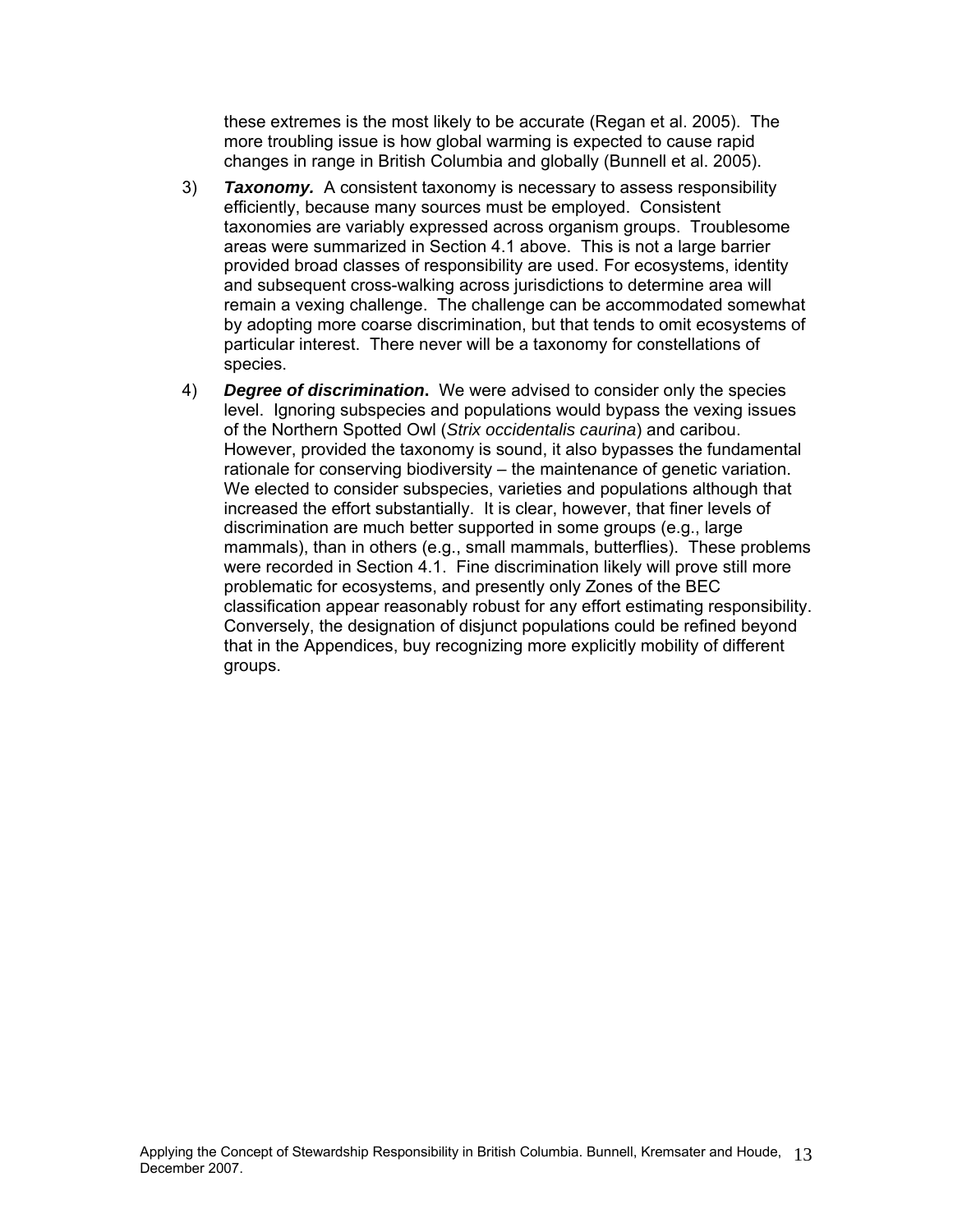#### <span id="page-24-0"></span>**Literature Cited**

- Abbitt, R.J.F., & Scott, J.M. 2001. Examining differences between recovered and declining endangered species. Cons. Biol. **15**: 1274-1284.
- [Anonymous]. 2006. Cold-blooded priorities: developing a conservation responsibility index for Ontario's reptiles. Conservation Biology (under review).
- Atwood, J.L. 1994. A century of avifaunal change in western North America: Endangered small landbirds of the western United States. Studies Avian Biol. **15**: 328-339.
- Avery, M., Gibbons, D.W., Porter, R., Tew, T., Tucker, G., & Williams, G. 1995. Revising the British Red Data List for birds: the biological basis of UK conservation priorities. Ibis **137**: 232-39.
- BNAO Birds of North America Online; **<https://bna.birds.cornell.edu/BNA/Home.do>**
- Brodo, I., & Ley, L. 1998. Rare lichens in Canada: Lichen collecting efforts in Canada. Canadian Museum of Nature, Ottawa, ONT.
- Bunnell, C.G. 2005. Field surveys of red-eared sliders (*Trachemys scripta elegans*) in the lower Fraser River valley, British Columbia. Wildlife Afield **2**(2): 51-56.
- Bunnell, F.L. 1998. Setting goals for biodiversity in managed forests. Pp. 115–153 in F.L. Bunnell and J.F. Johnson, editors. The living dance: policy and practices for biodiversity in managed forests. University of British Columbia Press, Vancouver, BC.
- Bunnell, F., Dunsworth, G., Huggard, D. & Kremsater, L. 2003. Learning to sustain biological diversity on Weyerhaeuser's coastal tenure. Weyerhaeuser, Nanaimo, BC. Available on line at: **[http://www.forestbiodiversityinbc.ca/forest\\_strategy/pdf/am\\_framework\\_full.pdf](http://www.forestbiodiversityinbc.ca/forest_strategy/pdf/am_framework_full.pdf)**
- Bunnell, F.L., Campbell, R.W., & Squires, K.A. 2004. Conservation priorities for peripheral species: the example of British Columbia. Can. J. For. Res. **34**: 2240-47.
- Bunnell, F.L., & Williams, R.G. 1980. Subspecies and diversity --the spice of life or prophet of doom. Pp. 246-259 *in* R. Stace-Smith, L. Johns, and P. Joslin, eds. Threatened and endangered species and habitats in British Columbia and the Yukon. BC Fish and Wildlife Branch, BC Ministry of Environment, Victoria, BC.
- Bunnell, F.L., Squires, K.A., Preston, M.I., & Campbell, R.W. 2005. Towards a general model of avian response to climate change. Pp. 59-70 *In* Implications of climate change in BC's southern interior forests. Workshop, April 26-27, 2005, Revelstoke, BC, Columbia Mountains Institute of Applied Ecology. URL: **<http://www.cmiae.org/pdf/ImpofCCinforestsfinal.pdf>** [last accessed July 10, 2006].
- Bunnell, R.L., L. Kremsater and I. Houde. 2007. Data file: Appendices for Global Responsibility for BC Species\_November 2007.xls. Available at www.biodiversitybc.org
- Campbell, R.W., Dawe, N.K., McTaggart-Cowan, I, Cooper, J.M., Kaiser, G.W., & McNall, M.C.E. 1990*a*. The birds of British Columbia. Vol. 1. University of British Columbia Press, Vancouver, BC.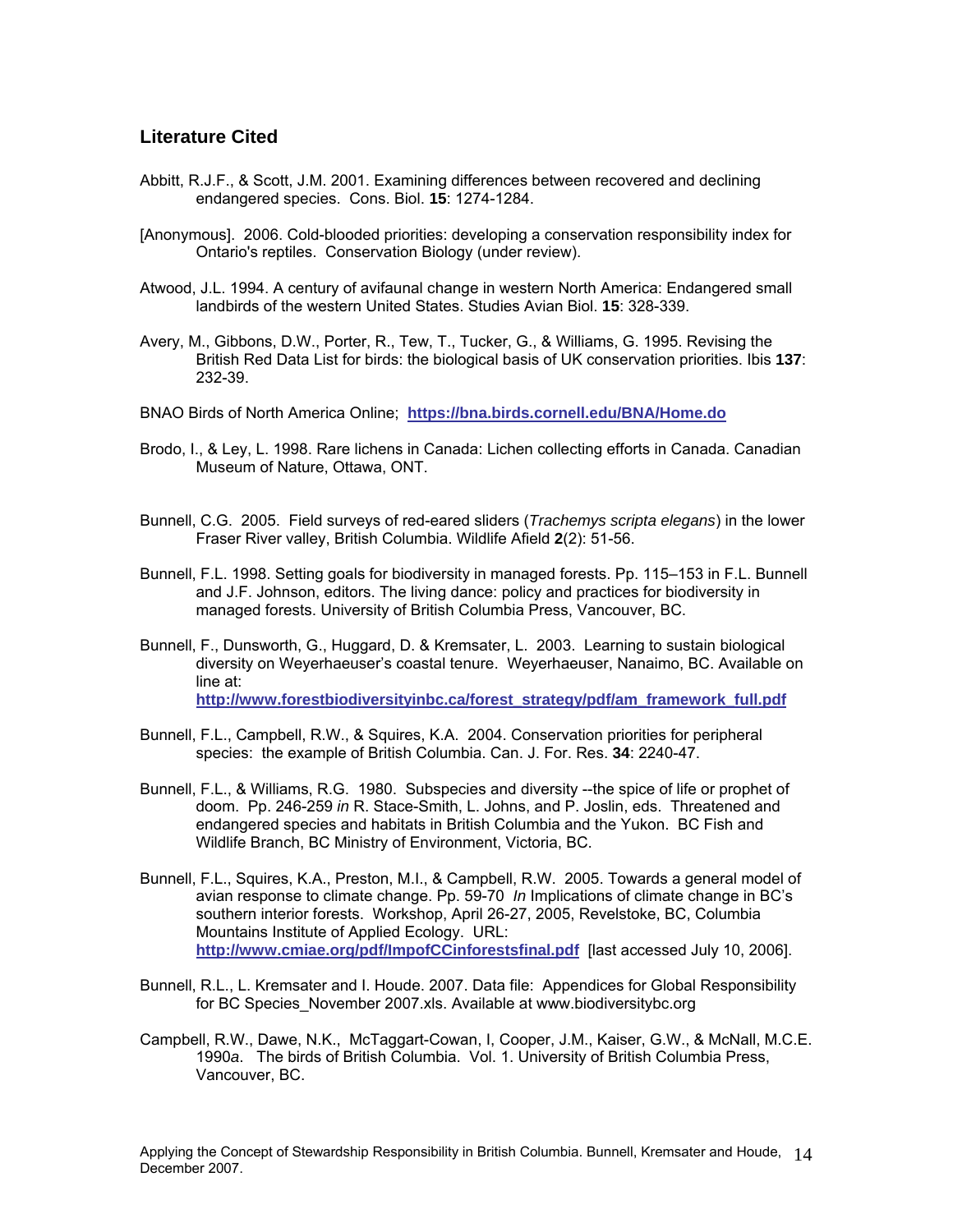- Campbell, R.W., Dawe, N.K., McTaggart-Cowan, I., Cooper, J.M., Kaiser, G.W., & McNall, M.C.E. 1990b. The birds of British Columbia. Vol. 2. Diurnal birds of prey through woodpeckers. University of British Columbia Press, Vancouver, BC.
- Campbell, R.W., Dawe, N.K., Mctaggart-Cowan, I., Cooper, J.M., Kaiser, G.W., & McNall, M.C.E. 1997. The birds of British Columbia. Vol. 3. Passerines: flycatchers through vireos. University of British Columbia Press, Vancouver, BC.
- Campbell, R.W.; Dawe, N.K.; Mctaggart-Cowan, I.; Cooper, J.M.; Kaiser, G.W.; Stewart, A.C., McNall, M.C.E. 2001. The birds of British Columbia. Vol. 4. Passerines: wood-warblers through old world sparrows. University of British Columbia Press, Vancouver, BC.
- Cannings, R.A. 2002. Introducing the dragonflies of British Columbia and the Yukon. University of British Columbia Press, Vancouver, BC.
- Cannings S.G., & Ptolemy, J. 1998. Rare freshwater fish of British Columbia. BC Environment, Victoria, BC.
- Carter, M.F., Hunter, W.C., Pashley, D.N., Bradley, J.S., & Rosenberg, K.V. 2000. Setting conservation priorities for land birds in the United States: the Partners In Flight approach. Auk **117**: 541-548.
- Ceballos, G., & Ehrlich, P.R. 2002. Mammal population losses and the extinction crisis. Science **296**: 904-907.
- Clark, J.A., Hoekstra, J.M., Boersma, P.D., & Kareiva, P. 2002. Improving U.S. Endangered Species Act recovery plans: key findings and recommendations of the SCB recovery plan project. Cons. Biol. **16**: 1510-1519.
- Cook, F.R., Campbell, R.W., & Ryder, G.R. 2005. Origins and current status of the Pacific pond turtle (*Actinemys marmorata*) in British Columbia. Wildlife Afield **2**(2): 58-63.
- Douglas, G.W., Meidinger, D. & Pojar, J. (eds.). 1998 2002. Illustrated flora of British Columbia. Volume 1 through 8. British Columbia Ministry of Environment, Lands and Parks / British Columbia Ministry of Sustainable Resource Management / British Columbia Ministry of Forests, Victoria, BC.
- Dunn, E.H., Hussell, D.J.T., & Welsh, D.A. 1999. Priority-setting tool applied to Canada's landbirds based on concern and responsibility for species. Cons. Biol. **13**: 1404-1415.
- Eaton, M.A., Gregory, R.D., Noble, D.G., Robinson, J.A., Hughes, J., Procter, D., Brown, A.F., & Gibbons, D.W. 2005. Regional IUCN red listing: the process as applied to birds in the United Kingdom. Cons. Biol. **19**: 1557-1570.
- Elphick, C.S., Reed, J.M., & Bonta, J.M. 2001. Correlates of population recovery goals in endangered birds. Cons. Biol. **15**: 1285-1291.

Fish Wizard. **[http://maps.gov.bc.ca/imf406/imf.jsp?site=libc\\_awiz](http://maps.gov.bc.ca/imf406/imf.jsp?site=libc_awiz)**

- Forsyth, R.G. 2004. Land snails of British Columbia. Royal BC Museum Handbook, Victoria, BC.
- Gärdenfors U., Hilton-Taylor, C., Mace, G.M., & Rodríguez, J.P. 2001. The application of IUCN Red List criteria at regional levels. Cons. Biol. **15**: 1206-1212.
- Goward, T., & Ahti, T. 1992. Macrolichens of Wells Gray Park and its Vicinity. Acta Botanica Fennica **150**: 1-60.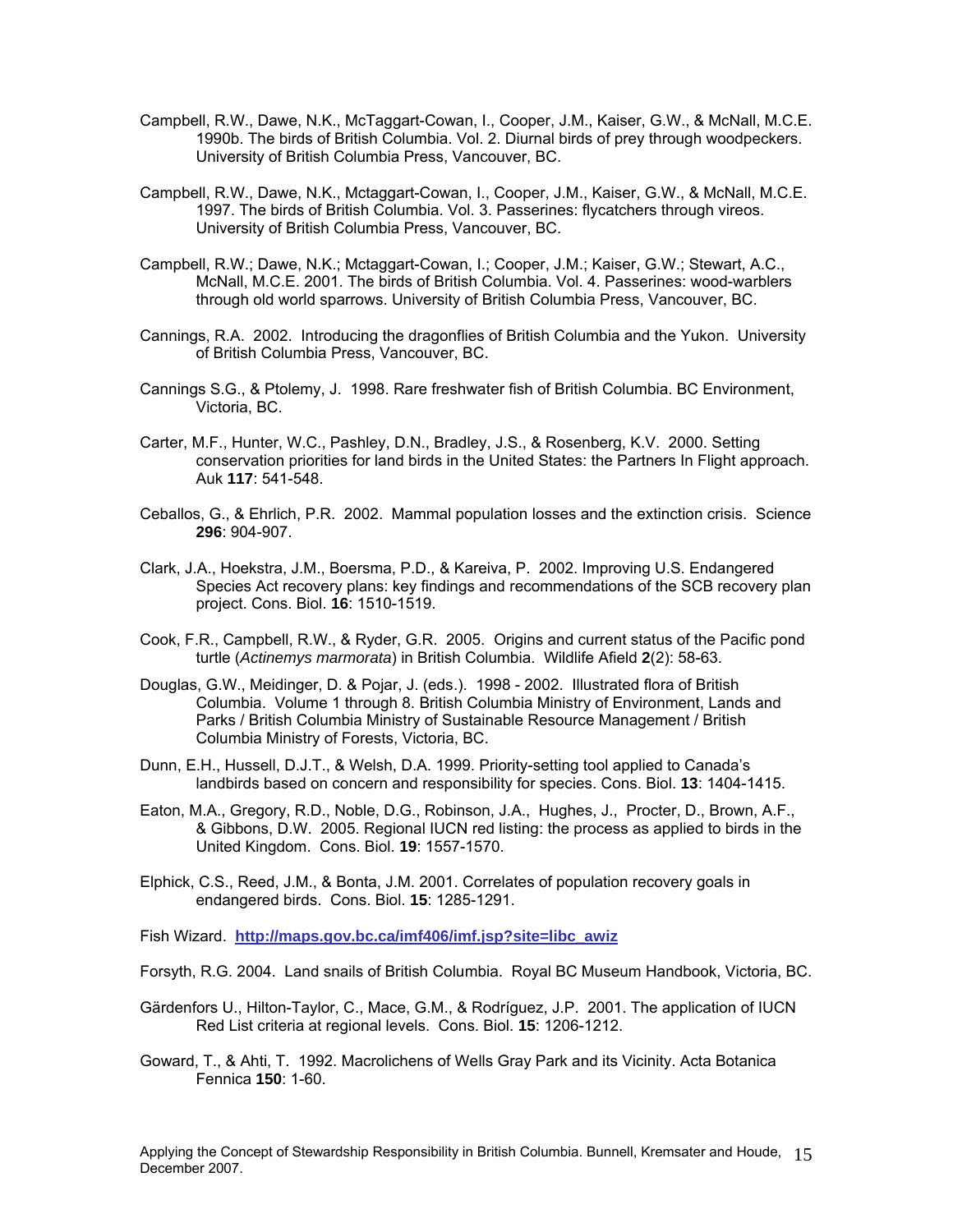- Goward, T., Brodo I.M., & Clayden, S.R. 1998. Rare Lichens of Canada. A Review and Provisional Listing. Committee on the Status of Endangered Wildlife in Canada Report.
- Guppy, C.S., & Shepard, J.H. 2001. Butterflies of British Columbia. Royal BC Museum Handbook. University of British Columbia Press, Vancouver, BC.
- Keller, V. & Bollman, K. 2004. From red list to species of conservation concern. Cons. Biol. **18**: 1636-1644.
- Keller, V., Zbinden, N., Schmid, H., & Volet, B. 2005. A case study in applying IUCN regional guidelines for national red lists and justifications for their modification. Cons. Biol. **19**: 1827-34.
- Laliberte A.S. & Ripple W.J. 2004. Range Contractions of North American carnivores and ungulates. BioScience **54**: 123-138.
- Lomolino, M.V., & Channel, R. 1995. Splendid isolation: patterns of geographic range collapse in endangered mammals. J. Mamm. **76**: 335–347.
- Mammalian Species Accounts. **[www.science.smith.edu/departments/Biology/VHAYSSEN/msi/msiaccounts.html](http://www.science.smith.edu/departments/Biology/VHAYSSEN/msi/msiaccounts.html)**
- McCune, B., & Geiser, L. 1997. Macrolichens of the Pacific Northwest. Oregon State University Press: Corvallis, OR.
- Mehlman, D.W., Rosenberg, K.V., Wells, J.V., & Robertson, B. 2004. A comparison of North American avian conservation priority ranking systems. Biological Conservation **120**: 383- 390.
- Morrison, R.I.G., Gille Jr., R.E., Harrington, B.A., Skagen, S., & Haig, S.M. 2000a. Estimates of shorebird populations in North America. Occasional Paper No. 104, Canadian Wildlife Service, Ottawa, ONT.
- Morrison, R.I.G., Gille Jr., R.E., Harrington, B.A., Skagen, S., Gratto-Trevor, C.L., & Haig, S.M. 2000b. Population estimates of Nearctic shorebirds. Waterbirds **23**: 337-354.
- Nagorsen, D.W. 1996. Opossums, shrews and moles of British Columbia. Royal BC Museum Handbook. Victoria, BC.
- Nagorsen, D.W. 2005. Rodents and lagomorphs of British Columbia. Royal BC Museum Handbook. Victoria, BC.
- Nagorsen, D.W., & Brigham, R.M. 1993. Bats of British Columbia. Royal BC Museum Handbook. Victoria, BC.
- Namkoong, G. 1998. Genetic diversity for forest policy and management. Pp.30–44 in F.L. Bunnell and J.F. Johnson, editors. The Living Dance: Policy and practices for biodiversity in managed forests. University of British Columbia Press, Vancouver, BC.
- Page L.M., & Burr, B.M. 1991. A field guide to freshwater fishes of North America north of Mexico. The Peterson Field Guide Series, Volume 42. Houghton Mifflin Company, Boston.
- Panjabi, A.O., Dunn, E.H., Blancher, P.J., Hunter, W.C., Altman, B., Bart, J., Beardmore, C.J., Berlanga, H., Butcher, G.S., Davis, S.K., Demarest, D.W., Dettmers, R., Easton, W., Gomez de Silva Garza, H., Iñigo-Elias, E.E., Pashley, D.N., Ralph, C.J., Rich, T.D.,